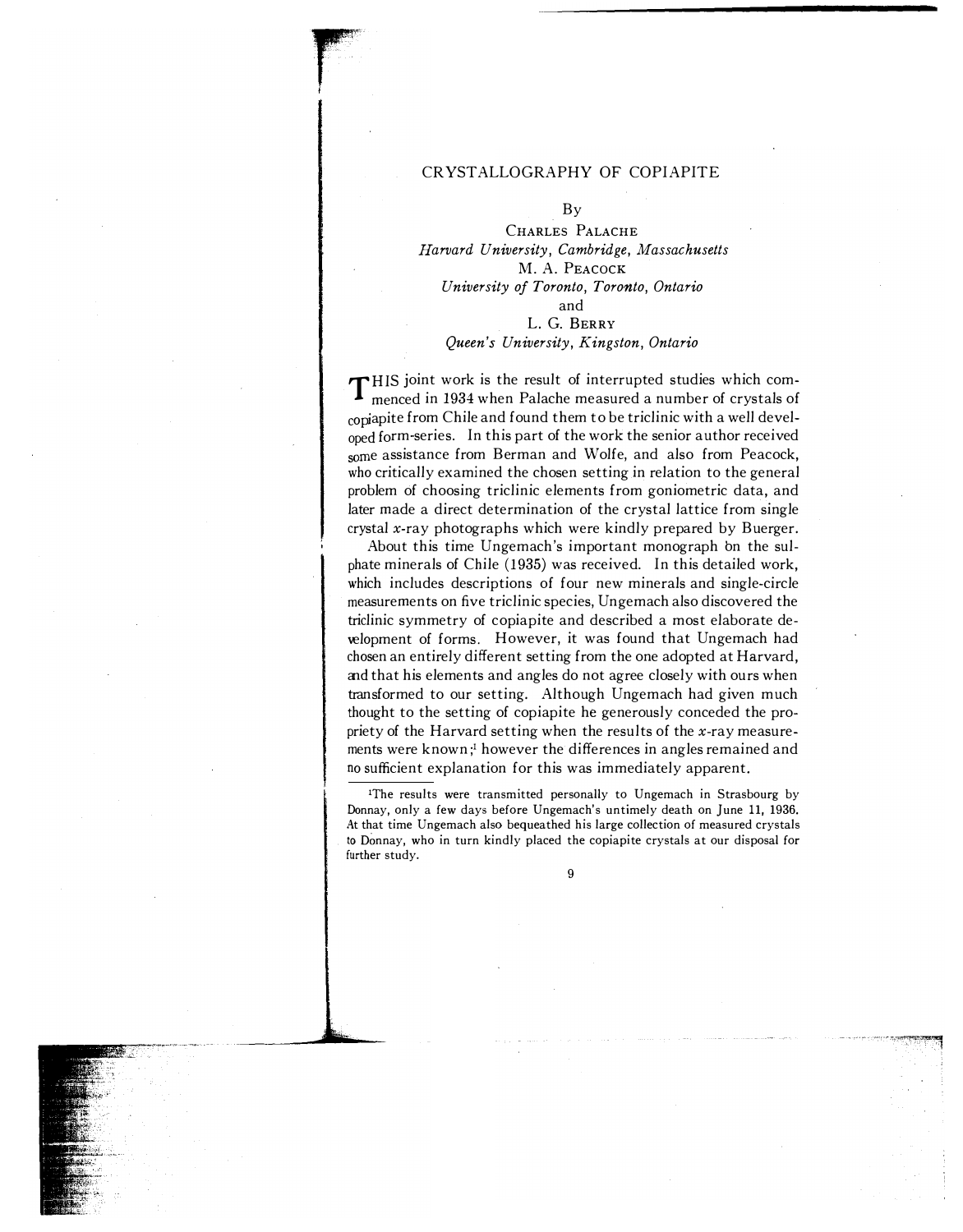

In 1937-8, Berry undertook a study of the crystallography and crystal chemistry of copiapite during his first year of graduate study, : at Toronto. Peacock collaborated in this work which is described in : an unpublished M.A. Thesis (Berry,  $1938a$ ), but only part of the work, that dealing with Ungemach's "pseudocopiapite" (Berry, : ! 1938 $b$ ), was published. Several abstracts of projected papers on copiapite and matters arising out of the study of that mineral have appeared: one announcing the "Harmonic-Arithmetic Rule" (Pea- : cock, 1937); one giving the new geometrical and structural elements ", of copiapite (Peacock, 1939); and one on the variation of the composition and optical properties of the mineral (Berry, 1939).

During the past summer Palache returned to copiapite and, with. Berry's Thesis and an angle-table by Peacock at hand, computed a complete angle-table for a projected volume of tables, and a shorter presentation of the crystallography of mineral for the second volume of the new  $Dana$ . When this was done it seemed proper that the previous scattered and interrupted work should be assembled in a single paper on the crystallography of this unusually interesting triclinic species. In the present account Palache is responsible for the measurements and calculations on the crystals from Chuquicamata (Table 1) and the formal angle-table (Table 4), while Peacock has prepared the rest of the paper much assistance in the formal work by Berry. It is hoped that the results on the composition and optics of copiapite will be presented on another occasion.

#### EARLIER OBSERVATIONS

When distinctly crystallized, copiapite forms minute translucent yellow plates with perfect cleavage and pearly lustre on the plane of platy development. These plates are often rhombic in outline with principal optical directions practically coinciding with the normal the plate and the diagonals of the rhomb. Copiapite was therefore considered to be orthorhombic by Bertrand (1881) and Des CloizeauX (1881) and again by Posnjak & Merwin (1922).

On crystals showing small edge-faces Linck (1889) derived mono clinic elements:

#### $a:b:c = 0.4791:1:0.9759; \beta = 108^{\circ} 04'$

and a series of forms most of which have complex symbols. Linck's

CRYSTALLOGRAPHY <sup>0</sup>

elements are reproduced in Hintze (1892, p. 964) gave slightly different  $\cdot$ Goldschmidt (1913, p. 187); Schariz, Linck's measurements in an endeavou these recomputed values are given by

#### OBSERVATIONS ON CRYSTALS

Two-circle measurements. The tru apite was discovered independently a (Alsace), where Ungemach made a th material which had been studied by can be found between Linck's angles the present authors, but there is no crystaIIography is due to a misconcer: apite, and that his results should be

The crystals measured in 1934 b) Chuquicamata, Chile. They are sma plates, bevelled by several zones of <sup>n</sup> two are particularly strong; they hav of  $77^{\circ}$   $48\frac{1}{2}$  and they tend to give the appearance. Of these zones, the one' was chosen as the  $(hk0)$ -zone, the oth plane of flattening and perfect cleava could never be safely distinguished a preliminary measurement with (0 1938b, p. 11) preceded the regular adjustment on the vertical crystal ax

The composite plot from half a triclinic projection in which nearly all lie at the nodes of an oblique eccent which gives the *a*-axis shorter than the slope to the front and to the right of th angles gave the projection elements  $x_0' = 0.2156$ ,  $y_0' = 0.1078$ ,  $\nu = 79^\circ 34'$ elements:

> $p_0$ :  $q_0$ :  $r_0 = 1.0065$ : 0.4002: 1;  $\lambda = 83$  $a:b:c = 0.4058:1:0.4039; \alpha = 93^c$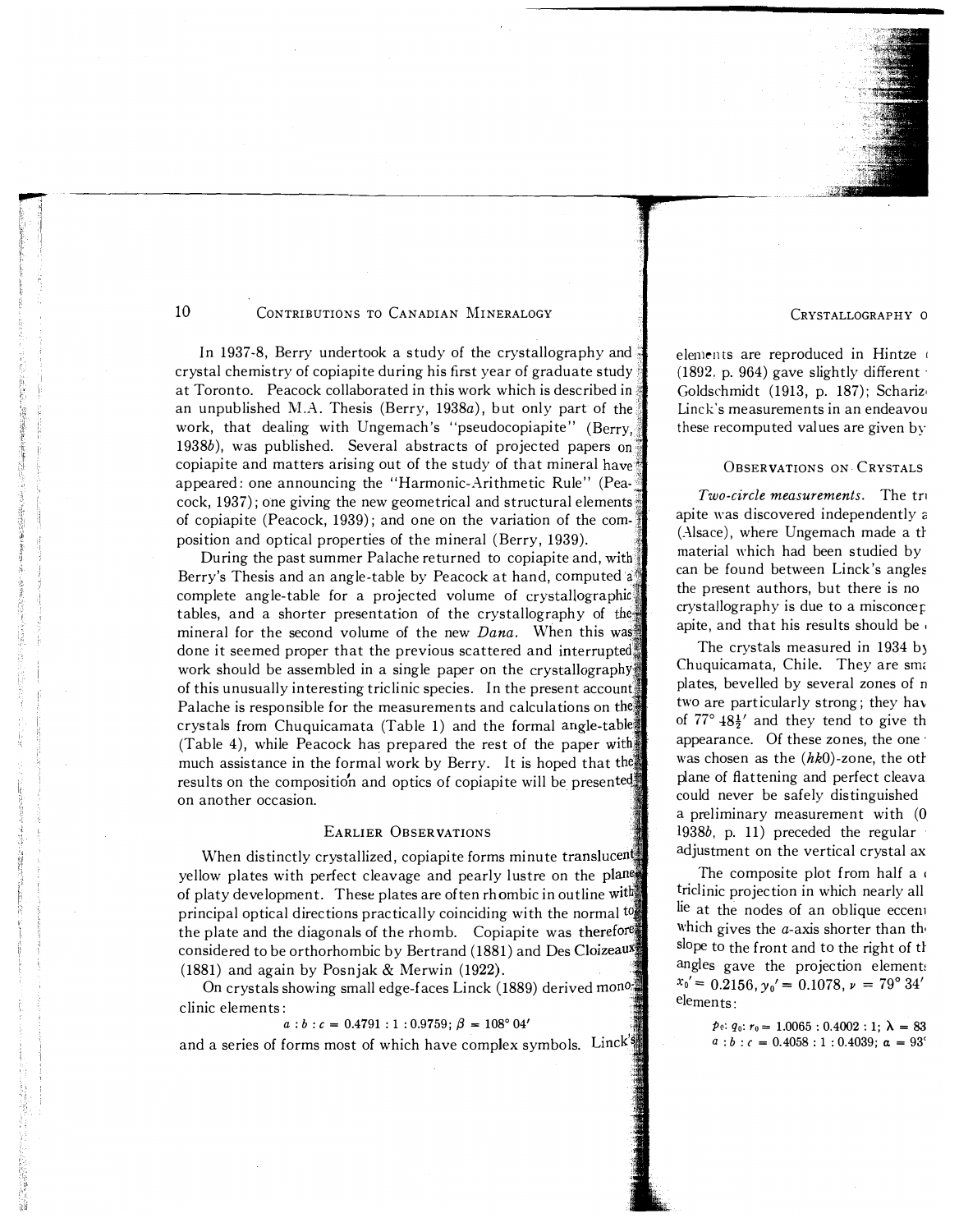#### )NS TO CANADIAN MINERALOGY

:lertook a study of the crystallography and apite during his first year of graduate study ,llaborated in this work which is described in 'hesis (Berry, 1938a), but only part of the h Ungemach's "pseudocopiapite" (Berry,

r

,

Several abstracts of projected papers on �ising out of the study of that mineral have ng the "Harmonic-Arithmetic Rule" (Pea :he new geometrical and structural elements  $939$ ; and one on the variation of the com. perties of the mineral (Berry, 1939) .

:ner Palache returned to copiapite and, with ngle-table by Peacock at hand, computed <sup>a</sup> )r a projected volume of crystallographic )resentation of the crystallography of the volume of the new Dana. When this was hat the previous scattered and interrupted ed in a single paper on the crystallography :ing triclinic species. In the present account .r the measurements and calculations on the mata (Table 1) and the formal angle-table :k has prepared the rest of the paper with ormal work by Berry. It is hoped that the on and optics of copiapite will be presented

#### .RLIER OBSERVATIONS

;tallized, copiapite forms minute translucent �ct cleavage and pearly lustre on the plane hese plates are often rhombic in outline with ins practically coinciding with the normal to als of the rhomb. Copiapite was therefore ombic by Bertrand (1881) and Des Cloizeaux snjak & Merwin (1922).

small edge-faces Linck (1889) derived mono-

# $0.4791 : 1 : 0.9759$ ;  $\beta = 108^{\circ} 04'$

)st of which have complex symbols. Linck's

elements are reproduced in Hintze (1930, p. 4,415), while Dana (1892, p. 964) gave slightly different values which were adopted by  $\hat{G}$ oldschmidt (1913, p. 187); Scharizer (1913, p. 384) recomputed Linck's measurements in an endeavour to simplify the symbols, and these recomputed values are given by Doelter  $(1929, p. 556)$ .

#### OBSERVATIONS ON CRYSTALS FROM CHUQUICAMATA

Two-circle measurements. The true triclinic symmetry of copiapite was discovered independently at Harvard and at Strasbourg (Alsace), where Ungemach made a thorough re-examination of the material which had been studied by Linck. Some correspondence can be found between Linck's angles and those of Ungemach and the present authors, but there is no doubt that Linck's unnatural crysta!Iography is due to a misconception of the symmetry of copiapite, and that his results should be discarded as erroneous.

The crystals measured in 1934 by Palache were obtained from Chuquicamata, Chile. They are small, often somewhat elongated plates, bevelled by several zones of narrow facets. Of these zones two are particularly strong; they have an average interzonal angle of  $77^{\circ}$  48 $\frac{1}{2}$  and they tend to give the plates their pseudorhombic appearance. Of these zones, the one with the generally longer edge was chosen as the  $(hk0)$ -zone, the other as the  $(0kl)$ -zone, with the plane of flattening and perfect cleavage as (010). These two zones could never be safely distinguished by inspection, and therefore a preliminary measurement with (010) as the pole-face (Berry, 1938b, p. 11) preceded the regular two-circle measurement with adjustment on the vertical crystal axis.

The composite plot from half a dozen crystals gave a typical triclinic projection in which nearly all the poles of the terminal faces lie at the nodes of an oblique eccentric net. In the one position which gives the  $a$ -axis shorter than the  $b$ -axis and makes the  $c$ -plane slope to the front and to the right of the  $a$ -plane, the mean measured angles gave the projection elements:  $p_0' = 1.0353$ ,  $q_0' = 0.4117$ ;  $x_0' = 0.2156$ ,  $y_0' = 0.1078$ ,  $\nu = 79^{\circ} 34'$  and hence the polar and linear elements:

po:  $q_0: r_0 = 1.0065$ :  $0.4002:1$ ;  $\lambda = 83^\circ 59'$ ,  $\mu = 76^\circ 59\frac{1}{2}$ ,  $\nu = 79^\circ 34'$  $a:b:c = 0.4058:1:0.4039; \ \alpha = 93^{\circ} 50',\beta = 102^{\circ} 10',\gamma = 99^{\circ} 21\frac{1}{2}'$ 

an ann an Aonaichte an an Aonaichte an a-stàitean a-stèidheach an t-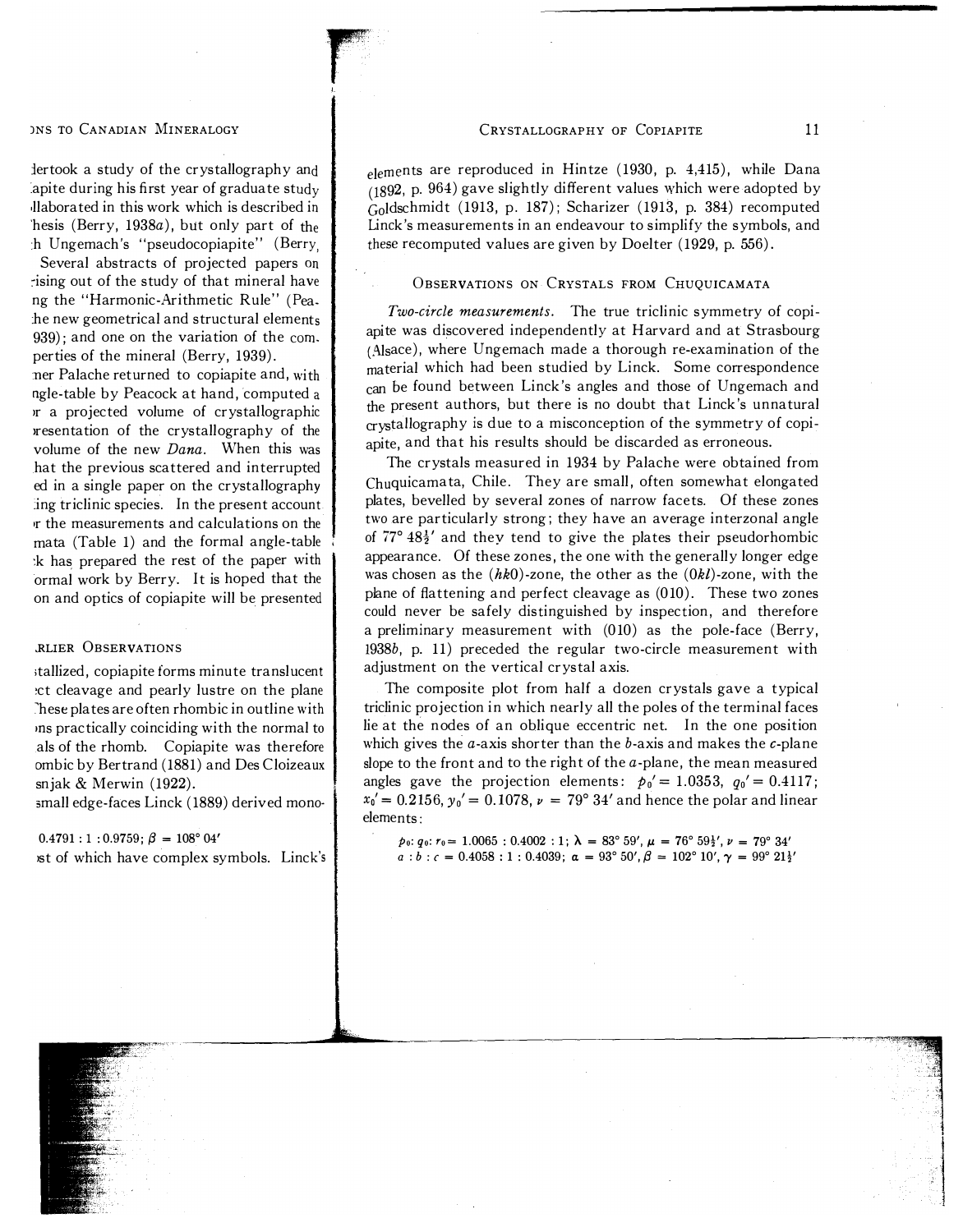12

#### CONTRIBUTIONS TO CANADIAN MINERALOGY

TABLE 1 COPIAPITE: MEASURED AND CALCULATED ANGLES ON CRYSTALS FROM CHUQUICAMATA

| Forms                          |            | Measured              |       |                       |                        | Calculated            |  |                       |                                               |                                                                      |        | Obs.                   |  |                       |                           |
|--------------------------------|------------|-----------------------|-------|-----------------------|------------------------|-----------------------|--|-----------------------|-----------------------------------------------|----------------------------------------------------------------------|--------|------------------------|--|-----------------------|---------------------------|
|                                | $\varphi$  |                       |       | ρ                     | $\varphi$              |                       |  | ρ                     |                                               | $\boldsymbol{A}$                                                     |        | B                      |  | C                     |                           |
| (001)                          | 63°11'     |                       |       | 13°36'                |                        | 63°26'                |  | 13°33'                |                                               | $76°59\frac{1}{2}$                                                   |        | 83°59'                 |  | 0°00'                 | 5                         |
| (010)                          | $0\ 00$    |                       | 90 00 |                       |                        | $0\ \ 00$             |  | 90 00                 |                                               | 79 34                                                                |        | $0\ 00$                |  | 83 59                 | 14                        |
| (100)                          | 79 34      |                       | 90 00 |                       | 79 34                  |                       |  | 90 00                 |                                               | $0\,00$                                                              |        | 79 34                  |  | $76\;\,59\frac{1}{2}$ | 10                        |
| (110)                          | 59 41      |                       | 90 00 |                       |                        | 59 $31\frac{1}{2}$    |  | 90 00                 |                                               | $20\ \,02\frac{1}{2}$                                                |        | 59 $31\frac{1}{2}$     |  | 76 29                 | 3                         |
| $(1\overline{1}0)$             | 102 33     |                       | 90 00 |                       | 102 25                 |                       |  | 90 00                 |                                               | 22 51                                                                | 102 25 |                        |  | 79 30 $\frac{1}{2}$   | 8                         |
| $(2\bar{3}0)$                  | 112 56     |                       | 90 00 |                       | $112 \t53\frac{1}{2}$  |                       |  | 90 00                 |                                               | 33 19 <sup>1</sup> / <sub>2</sub> 112 53 <sup>1</sup> / <sub>2</sub> |        |                        |  | $81\;14\frac{1}{2}$   | $\mathbf{1}$              |
| $(1\bar{2}0)$                  | 122 08     |                       | 90 00 |                       | 121 59                 |                       |  | 90 00                 | 42 25                                         |                                                                      | 121 59 |                        |  | $82\;\,58\frac{1}{2}$ | 10                        |
| $(2\bar{5}0)$                  | 129 45     |                       | 90 00 |                       |                        | 129 34}               |  | 90 00                 |                                               | 50 00 $\frac{1}{2}$ 129 34 $\frac{1}{2}$                             |        |                        |  | $8433\frac{1}{2}$     | 1                         |
| $(1\bar{3}0)$                  | 135 56     |                       | 90 00 |                       | 135 49                 |                       |  | 90 00                 |                                               | $55\,35\frac{1}{2}\,135\,49$                                         |        |                        |  | 85 55                 | $\boldsymbol{2}$          |
| $(1\bar{7}0)$                  | 159 42     |                       | 90 00 |                       | 159 18                 |                       |  | 9000                  |                                               | 79 44                                                                | 159 18 |                        |  | $91\;22\frac{1}{2}$   | $\mathbf{2}^{\mathbf{1}}$ |
| (011)                          | 22 35      |                       | 29 17 |                       |                        | $22\,32\frac{1}{2}$   |  | $29\;21\frac{1}{2}$   |                                               | $74.31\frac{1}{2}$                                                   |        | $63\;04\frac{1}{2}$    |  | $20\;\,54\frac{1}{2}$ | 3                         |
| (021)                          | 13 08      |                       | 43 09 |                       | 13 02                  |                       |  | $43\;42\frac{1}{2}$   |                                               | $74\;01\frac{1}{2}$                                                  |        | $47\;41\frac{1}{2}$    |  | $36\;17\frac{1}{2}$   | 1                         |
| $(0\overline{1}1)$             | 144 28     |                       | 20 36 |                       | 144 39                 |                       |  | 20 26                 |                                               | $81\;\,32\frac{1}{2}\;\,106\;\,32\frac{1}{2}$                        |        |                        |  | $2233\frac{1}{2}$     | $\boldsymbol{2}$          |
| $(0\overline{2}1)$             | 162 40     |                       | 36 46 |                       | 163 14                 |                       |  | $36\;46\frac{1}{2}$   |                                               | 86 13                                                                |        | $124\;\;58\frac{1}{2}$ |  | $40.59\frac{1}{2}$    | $\mathbf{1}$              |
| (031)                          | 169 33     |                       | 49 37 |                       | $169~10\frac{1}{2}$    |                       |  | 48 56                 |                                               | $89\;41\frac{1}{2}\;137\;46\frac{1}{2}$                              |        |                        |  | 53 47}                | 1                         |
| (101)                          |            | $76 \; 15\frac{1}{2}$ |       | $51\;\,51\frac{1}{2}$ |                        | $7632\frac{1}{2}$     |  | 51 45                 | 38 21                                         |                                                                      |        | 79 28                  |  | $38 \frac{38}{2}$     | $\boldsymbol{2}$          |
| $(\overline{1}02)$             | $-86$ 11   |                       |       | 16 04                 | $-87,15$               |                       |  |                       | $16\ 22\frac{1}{2}\ 105\ 56$                  |                                                                      |        | $89\;13\frac{1}{2}$    |  | $28,56\frac{1}{2}$    | $\mathbf{1}$              |
| $(\overline{1}01)$             | $-9608$    |                       |       | $38\;47\frac{1}{2}$   | $-95\;40\frac{1}{3}$   |                       |  |                       | 38 53} 128 44                                 |                                                                      |        | $933\frac{1}{2}$       |  | $51\;44\frac{1}{2}$   | 6                         |
| $\left( \overline{2}01\right)$ | $-97,36$   |                       | 61 22 |                       | $-9821$                |                       |  | 61 29                 |                                               | $151\ \,24\frac{1}{2}$                                               | 97 20  |                        |  | 74 25                 | 3                         |
| $(\overline{1}11)$             | $-6727$    |                       | 40 53 |                       | $-6731\frac{1}{2}$     |                       |  |                       | $40\;\,58\frac{1}{2}\;\,123\;\,24$            |                                                                      |        | 75 29                  |  | $50\;42\frac{1}{2}$   | 6                         |
| $(\overline{11}1)$             | $-121, 56$ |                       |       | 43 43                 | $-12128\frac{1}{2}$    |                       |  |                       | 43 $15\frac{1}{2}$ 129 46                     |                                                                      | 110 58 |                        |  | $56\,46\frac{1}{2}$   | $\boldsymbol{2}$          |
| $(\bar{1}32)$                  | $-2622$    |                       | 34 18 |                       | $-24.55\frac{1}{2}$    |                       |  | $34\;\,51\frac{1}{2}$ |                                               | $98\;13\frac{1}{2}$                                                  |        | 58 47                  |  | 36 43                 | $\mathbf{1}$              |
| (121)                          | 44 54      |                       | 60 18 |                       |                        | 47 48                 |  | 59 01                 |                                               | 43 $12\frac{1}{2}$                                                   |        | $54\;\,50\frac{1}{2}$  |  | $46\ \,03\frac{1}{2}$ | 1                         |
| (131)                          | 39 13      |                       | 62 56 |                       |                        | $38\;\,52\frac{1}{2}$ |  | 63 02 $\frac{1}{2}$   |                                               | 47 29                                                                |        | 46 $03\frac{1}{2}$     |  | $50\;\,53\frac{1}{2}$ | $\mathbf{1}$              |
| $(\overline{1}31)$             | $-3422$    |                       | 54 55 |                       | $-34, 47$              |                       |  |                       | $54\;\,35\frac{1}{2}\;\,109\;\,38\frac{1}{2}$ |                                                                      |        | $47\;\;58\frac{1}{2}$  |  | $57\,35\frac{1}{2}$   | 1                         |
| $(\overline{2}11)$             | $-8705$    |                       | 61 06 |                       | $-8528$                |                       |  | 61 18                 |                                               | $147,55\frac{1}{2}$                                                  |        | 86 01                  |  | $73.05\frac{1}{2}$    | 1                         |
| $(\bar{4}52)$                  | $-68$ 16   |                       | 62 52 |                       | $-67$ 17 $\frac{1}{2}$ |                       |  | 63 08                 |                                               | 138 19 $\frac{1}{2}$                                                 |        | 69 $51\frac{1}{2}$     |  | 72 21                 | $\mathbf{1}$              |
| $(\overline{2}31)$             | $-63$ 15   |                       | 64 25 |                       | $-6200\frac{1}{2}$     |                       |  |                       | 64 $07\frac{1}{2}$ 134 49                     |                                                                      |        | 65 01                  |  | $72\;25\frac{1}{2}$   | 1                         |
| $(\bar{4}72)$                  | $-5728$    |                       | 64 58 |                       | $-57$ 11 $\frac{1}{2}$ |                       |  |                       | 65 $13\frac{1}{2}$ 131 $24\frac{1}{2}$        |                                                                      | 60 32  |                        |  | 72 26                 | $\mathbf 2$               |

CRYSTALLOGRAPHY OF Cc

The mean measured angles are summ lated from these elements in Table 1.

Fig. 1 shows a crystal of copiapite fron tinct elongation in the direction of the somewhat irregular development of the be was sketched and measured by Berman used for the x-ray measurements by Peac tive of the material which was analysed b given later. Other crystals showed furthe habit with occasional approach to the pse crystal from Sierra Gorda shown in Fig.  $\epsilon$ 

X-ray measurements. The crystal sho as for two-circle measurement, to rotate a cobalt radiation, a rotation photograph, measurement of the  $c$ -period; a Weissenb layer line gave the principal spacings,  $d($ angle  $\nu$  (or  $\gamma^*$ ) included by the normals to a Weissenberg resolution of the first layer· layer of the reciprocal lattice from which 1  $\alpha^*$ ) and  $\mu$  (or  $\beta^*$ ) were calculated. By met are now standard practice these quantitie crystal lattice cell:

 $a = 7.33, b = 18.15, c = 7.27$  kX;  $\alpha = 93^{\circ}51'$ 

The reciprocal lattice projection of t metrically similar to the gnomonic net of procedure of choosing the single position <sup>c</sup> naming its elements is strictly analogous 1 sing the geometrical projection. It can edges of the chosen lattice cell are the th periods of the lattice, and that this cell is  $s$ single setting which conforms to the ru obtuse.

The geometrical and structural axial Chuquicamata compare as follows:

> $a:b:c$  a  $\beta$   $\gamma$ 0.4058 : 1 : 0.4039 93° 50' 102° 10' 99 0.4037:1: 0.4005 93°51' 101°30' 99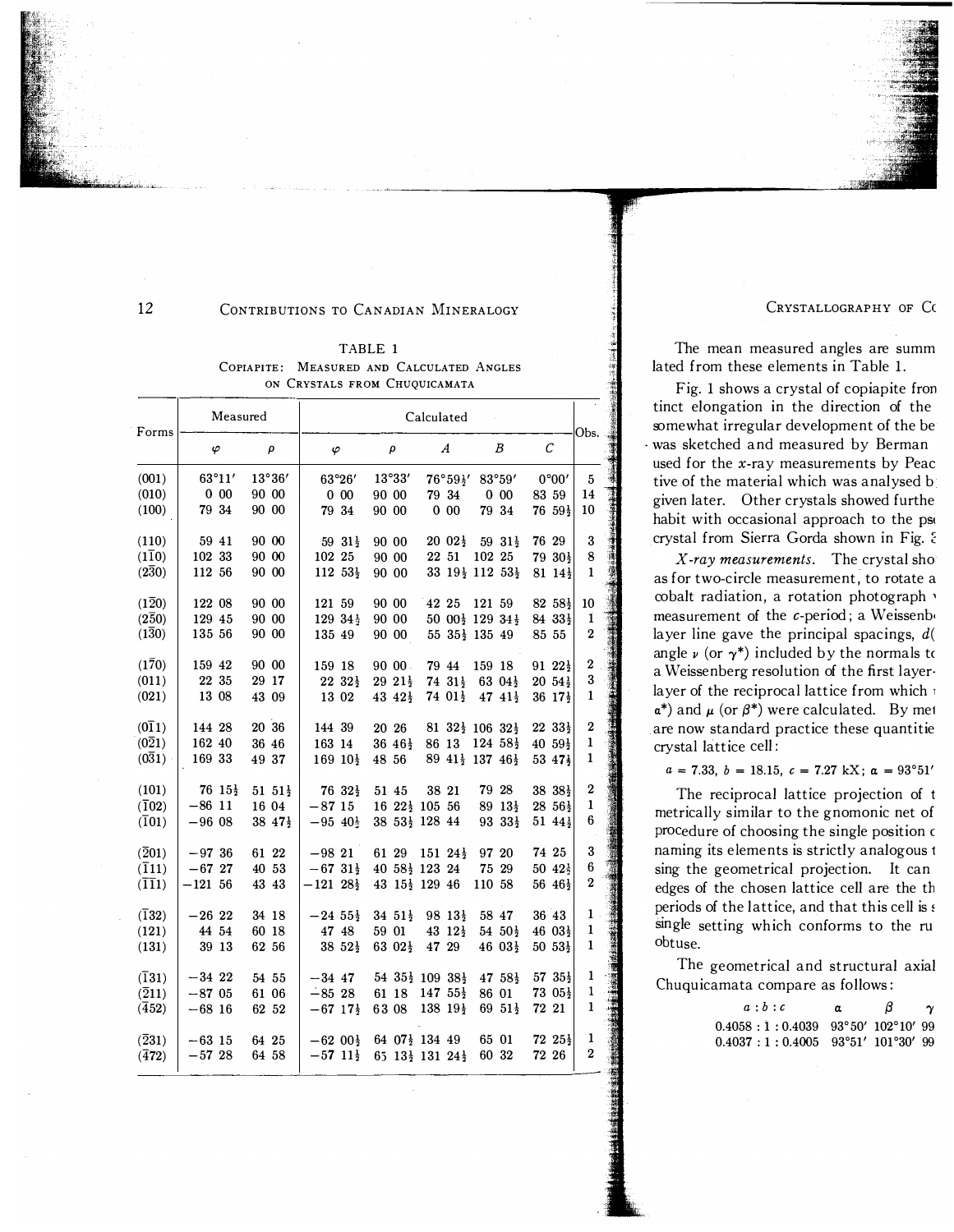#### IS TO CANADIAN MINERALOGY

#### TABLE 1 **IASURED AND CALCULATED ANGLES TALS FROM CHUQUICAMATA**

Calculated Obs.  $\mathcal C$  $\boldsymbol{A}$  $\boldsymbol{B}$  $\varphi$  $\rho$  $0°00$  $76^{\circ}59\frac{1}{2}$  $83^{\circ}59'$  $\bar{5}$ 63°26'  $13^\circ 33$ 83 59  $14$ 79 34  $0.00$  $0\ 00$ 90 00  $0.00$ 79 34  $76\;\;59\frac{1}{2}$ 10 79 34 90 00  $\mathbf{R}$  $20 \t02\frac{1}{2}$  59  $31\frac{1}{2}$ 76 29  $90.00$  $5931\frac{1}{2}$ 8  $22\ \ 51\quad \ 102\ \ 25$  $79.30\frac{1}{2}$ 102 25 90 00 33  $19\frac{1}{2}$  112  $53\frac{1}{2}$  $81 \t14\frac{1}{2}$  $\mathbf{1}$  $112\;\,53\frac{1}{2}$ 90 00 42 25 121 59 82  $58\frac{1}{2}$ 10 121 59 90 00 50  $00\frac{1}{2}$  129  $34\frac{1}{2}$  $84\;\,33\frac{1}{2}$  $\mathbf{1}$  $90.00$  $129\ \,34\frac{1}{2}$  $\overline{2}$ 55  $35\frac{1}{2}$  135 49 85 55 135 49 90 00  $\boldsymbol{2}$  $91\;\,22\frac{1}{2}$ 79 44 159 18 159 18 90 00 74  $31\frac{1}{2}$  63  $04\frac{1}{2}$  $\boldsymbol{3}$  $20\;\,54\frac{1}{2}$  $223\frac{1}{2}$  $29\;21\frac{1}{2}$  $36\;17\frac{1}{2}$  $\mathbf{1}$ 74  $01\frac{1}{2}$  47  $41\frac{1}{2}$  $43\;42\frac{1}{2}$ 13 02  $\overline{2}$  $81 \t32\frac{1}{2} \t106 \t32\frac{1}{2}$  $2233\frac{1}{2}$ 144 39 20 26  $\mathbf{1}$ 86 13 124  $58\frac{1}{2}$  $40.59\frac{1}{2}$ 163 14  $36\;46\frac{1}{2}$ 89 41<sup>1</sup>/<sub>2</sub> 137 46<sup>1</sup>/<sub>2</sub> 53  $47\frac{1}{2}$  $\mathbf{1}$  $169 \t10\frac{1}{2}$ 48 56 38 381  $\overline{2}$ 79 28 38 21  $7632\frac{1}{2}$ 51 45  $\mathbf{1}$  $1622\frac{1}{2}10556$  $89\;13\frac{1}{2}$  $28.56\frac{1}{2}$  $-8715$  $9333\frac{1}{2}$  $51\;44\frac{1}{2}$ 6  $-95\;40\frac{1}{2}$ 38 53<sup>1</sup> 128 44  $\overline{3}$ 74 25 61 29 151 24 $\frac{1}{2}$ 97 20  $-98,21$  $6\phantom{1}$  $50\;\; 42\frac{1}{2}$ 40 58 $\frac{1}{2}$  123 24 75 29  $-67$   $31\frac{1}{2}$ 56  $46\frac{1}{2}$  $\overline{2}$ 43 15<sup>1</sup>/<sub>2</sub> 129 46 110 58  $-121$   $28\frac{1}{2}$ 34  $51\frac{1}{2}$  98  $13\frac{1}{2}$  58 47 36 43  $\mathbf{1}$  $-24$   $55\frac{1}{2}$  $\mathbf{1}$  $46 \ \ 03\frac{1}{2}$ 43  $12\frac{1}{2}$ 54  $50\frac{1}{2}$ 59 01 47 48  $\mathbf{1}$ 63  $02\frac{1}{2}$  47 29  $46\ \ 03\frac{1}{2}$  $50\;\,53\frac{1}{2}$  $38\;\,52\frac{1}{2}$ 47  $58\frac{1}{2}$  $57.35<sup>1</sup>$  $\mathbf{1}$ 54  $35\frac{1}{2}$  109  $38\frac{1}{2}$  $-34$  47 61 18 147  $55\frac{1}{2}$ 86 01  $73\ \ 05\frac{1}{2}$  $\mathbf 1$  $-8528$  $\mathbf{1}$  $-67$  17 $\frac{1}{2}$  63 08 138 19 $\frac{1}{2}$ 72 21 69  $51\frac{1}{2}$  $72\;25\frac{1}{2}$  $\mathbf{1}$  $-62\;00\frac{1}{2}$  64 07 $\frac{1}{2}$  134 49 65 01  $\boldsymbol{2}$ 72 26 60 32  $-57$   $11\frac{1}{2}$  65  $13\frac{1}{2}$  131  $24\frac{1}{2}$ 

#### CRYSTALLOGRAPHY OF COPIAPITE

The mean measured angles are summarized with angles calculated from these elements in Table 1.

Fig. 1 shows a crystal of copiapite from Chuquicamata with distinct elongation in the direction of the chosen vertical axis and somewhat irregular development of the bevelling zones. This crystal was sketched and measured by Berman and it was subsequently used for the x-ray measurements by Peacock; it is also representative of the material which was analysed by Gonyer with the results given later. Other crystals showed further variations of the tabular habit with occasional approach to the pseudorhombic habit of the crystal from Sierra Gorda shown in Fig. 3.

X-ray measurements. The crystal shown in Fig. 1 was adjusted, as for two-circle measurement, to rotate about the long axis. Using cobalt radiation, a rotation photograph was taken giving a direct measurement of the c-period; a Weissenberg resolution of the zerolayer line gave the principal spacings,  $d(100)$  and  $d(010)$ , and the angle  $\nu$  (or  $\gamma^*$ ) included by the normals to these sets of planes; and a Weissenberg resolution of the first layer-line gave the offset of this layer of the reciprocal lattice from which the remaining angles  $\lambda$  (or  $\alpha^*$ ) and  $\mu$  (or  $\beta^*$ ) were calculated. By methods of calculation which are now standard practice these quantities give the elements of the crystal lattice cell:

 $a = 7.33$ ,  $b = 18.15$ ,  $c = 7.27$  kX;  $\alpha = 93^{\circ}51'$ ,  $\beta = 101^{\circ}30'$ ,  $\gamma = 99^{\circ}23'$ 

The reciprocal lattice projection of the first layer-line is geometrically similar to the gnomonic net of the  $(hk1)$  planes, and the procedure of choosing the single position of the  $x$ -ray projection and naming its elements is strictly analogous to the procedure in discussing the geometrical projection. It can easily be shown that the edges of the chosen lattice cell are the three shortest non-coplanar periods of the lattice, and that this cell is set in the usually preferred single setting which conforms to the rules:  $c < a < b$ ; a and  $\beta$ obtuse.

The geometrical and structural axial ratios of copiapite from Chuquicamata compare as follows:

> $a:b:c$ β  $\alpha$  $\gamma$  $0.4058:1:0.4039$   $93^{\circ}50'$   $102^{\circ}10'$   $99^{\circ}21\frac{1}{2}'$  (Gon., Palache)  $0.4037:1:0.4005$   $93^{\circ}51'$   $101^{\circ}30'$   $99^{\circ}23'$  (X-ray, Peacock)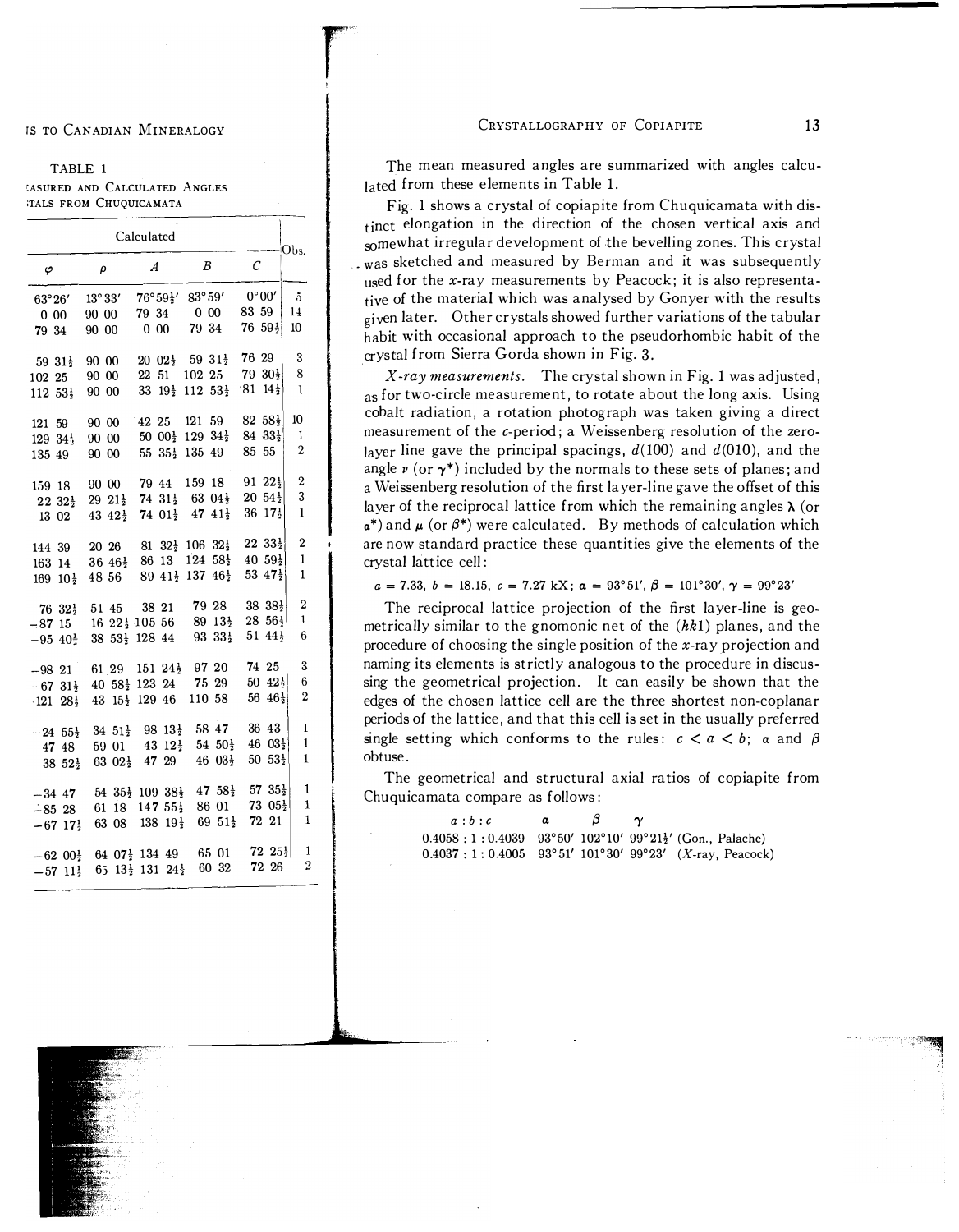



## CRYSTALLOGRAPHY OF C

The substantial agreement shows that the tural methods led to one and the same cry Composition. On this material Berm gravity 2.154 and Gonyer made the analy

|                                |            |                  | TABLE 2              |             |
|--------------------------------|------------|------------------|----------------------|-------------|
|                                | COPIAPITE: |                  | ANALYSIS (GONYER) AN |             |
|                                | Analysis   |                  |                      | Atoms in Ur |
| FeO                            | 0.44       | Fe''             | 0.08                 | Oxvee       |
| Al <sub>2</sub> O <sub>3</sub> | 1.72       | Al               | 0.41                 |             |
| Fe <sub>2</sub> O <sub>3</sub> | 27.28      | Fe'''            | 4.18                 |             |
| SO <sub>3</sub>                | 39.83      | S                | 6.09                 |             |
| H <sub>2</sub> O               | 29.92      | H <sub>2</sub> O | 20.34                |             |
| Insol.                         | 0.55       |                  |                      |             |
|                                | 99.74      |                  |                      |             |

The atomic content approaches  $X(OH)$ X is one oxygen equivalent of  $(Fe''', Al)$  a fuller discussion of this and other analyse for the projected paper on the composition

#### OBSERVATIONS ON CRYSTALS FRO

Ungemach's extensive work on copia complex crystals from Sierra Gorda. A with the plane of platy development a ("orientation ancienne") he finally chang this plane is the side pinakoid ("notation spect Ungemach's final setting resembles

FIGS. 1-6.-Crystals of copiapite from Ch material used for 2-circle measurement, x-ray meas 2, 3. Sierra Gorda; two of Ungemach's crystals r position. FIGS. 4, 5, 6.-Tierra Amarilla (pseudoc crystals remeasured and redrawn in new position.  $\text{end}$  of the  $c$ -axis is directed upward and the crystal <sup>of</sup>  $b(010)$ ; in Figs. 2, 3, 6, representing crystals whi negative end of the  $c$ -axis, this end is directed upw. from the direction of  $b(0\overline{1}0)$ .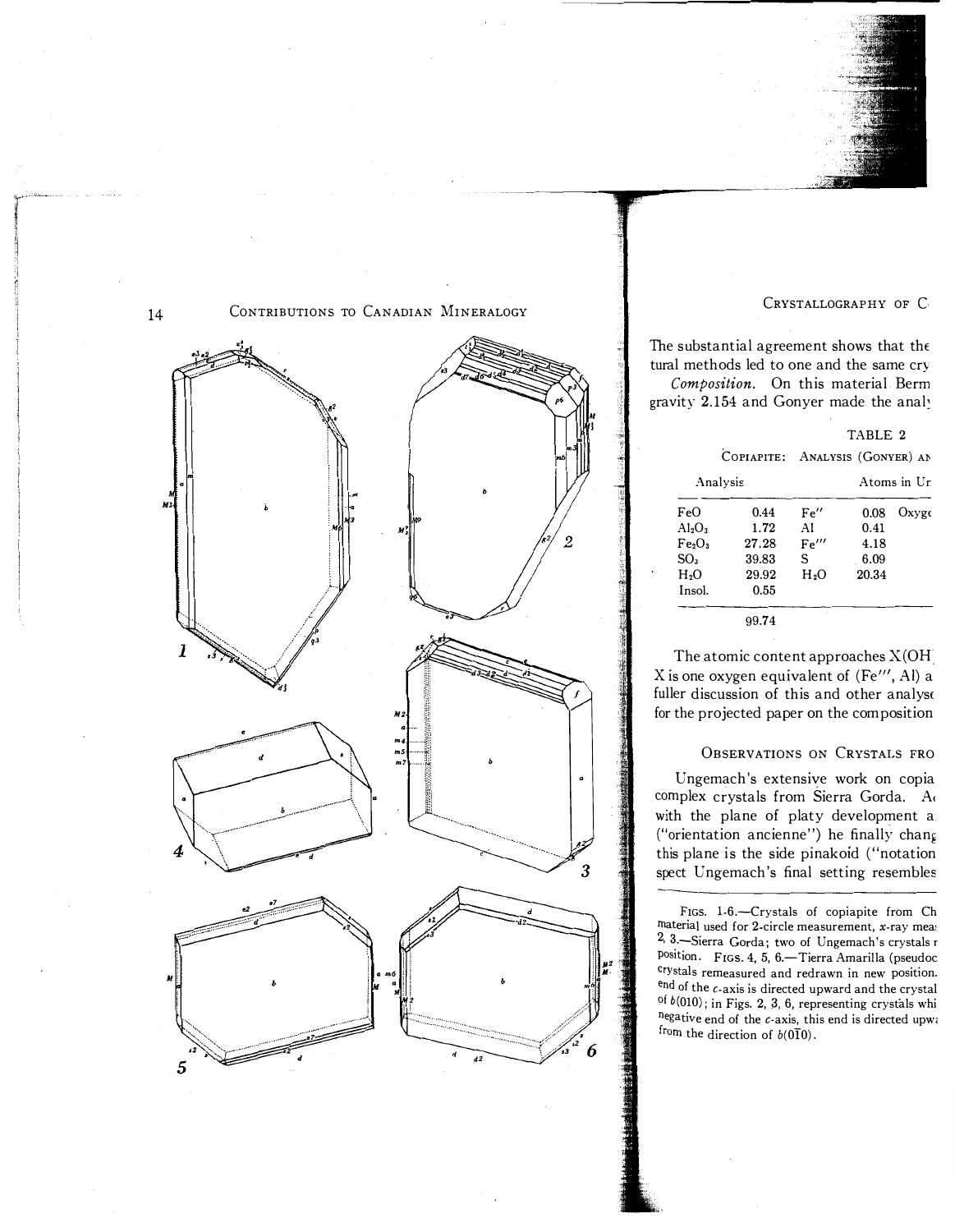#### *IS TO CANADIAN MINERALOGY*

# '\  $\mathscr{D}$ M2 ... .. 5 .. 7 3

#### CRYSTALLOGRAPHY OF COPIAPITE 15

The substantial agreement shows that the morphological and structural methods led to one and the same crystal lattice cell.

Composition. On this material Berman measured the specific gravity 2.154 and Gonyer made the analysis given in Table 2.

TABLE 2

|                                                                                                                          |                                                 |                                              |                                       |        | COPIAPITE: ANALYSIS (GONYER) AND CELL CONTENT |       |
|--------------------------------------------------------------------------------------------------------------------------|-------------------------------------------------|----------------------------------------------|---------------------------------------|--------|-----------------------------------------------|-------|
| Analysis                                                                                                                 |                                                 |                                              |                                       |        |                                               |       |
| FeO<br>Al <sub>2</sub> O <sub>3</sub><br>Fe <sub>2</sub> O <sub>3</sub><br>SO <sub>3</sub><br>H <sub>2</sub> O<br>Insol. | 0.44<br>1.72<br>27.28<br>39.83<br>29.92<br>0.55 | Fe''<br>Al<br>Fe'''<br>s<br>O <sub>s</sub> H | 0.08<br>0.41<br>4.18<br>6.09<br>20.34 | Oxygen | $0.08\big\} 0.70$<br>0.62<br>6.27<br>18.27    | 25.24 |
|                                                                                                                          |                                                 |                                              |                                       |        |                                               |       |

99.74

ra de la companya de la companya de la companya de la companya de la companya de la companya de la companya de<br>La companya de la companya de la companya de la companya de la companya de la companya de la companya de la co

The atomic content approaches  $X(OH)_2Fe'''$ <sub>4</sub>(SO<sub>4</sub>)<sub>6</sub>. $nH_2O$  where X is one oxygen equivalent of (Fe'", Al) and  $n$  appears to be 19. A fuller discussion of this and other analyses of copiapite is reserved for the projected paper on the composition and optics of the mineral.

#### OBSERVATIONS ON CRYSTALS FROM SIERRA GORDA

Ungemach's extensive work on copiapite (1935) was done on complex crystals from Sierra Gorda. Adopting at first a setting with the plane of platy development and cleavage as the base ("orientation ancienne") he finalIy changed to a setting in which this plane is the side pinakoid ("notation définitive"). In this respect Ungemach's final setting resembles ours but otherwise it is

FIGS. 1-6.-Crystals of copiapite from Chile. FIG. 1.-Chuquicamata; material used for 2-circle measurement, x-ray measurement, and analysis. FIGS. 2, 3.-Sierra Gorda; two of Ungemach's crystals remeasured and redrawn in new position. FIGS. 4, 5, 6.-Tierra Amarilla (pseudocopiapite); three of Ungemach's crystals remeasured and redrawn in new position. In Figs. 1, 4, 5 the positive end of the c-axis is directed upward and the crystals are viewed from the direction of  $b(010)$ ; in Figs. 2, 3, 6, representing crystals which are mainly developed at the negative end of the c-axis, this end is directed upward and the crystals are viewed from the direction of  $b(0\bar{1}0)$ .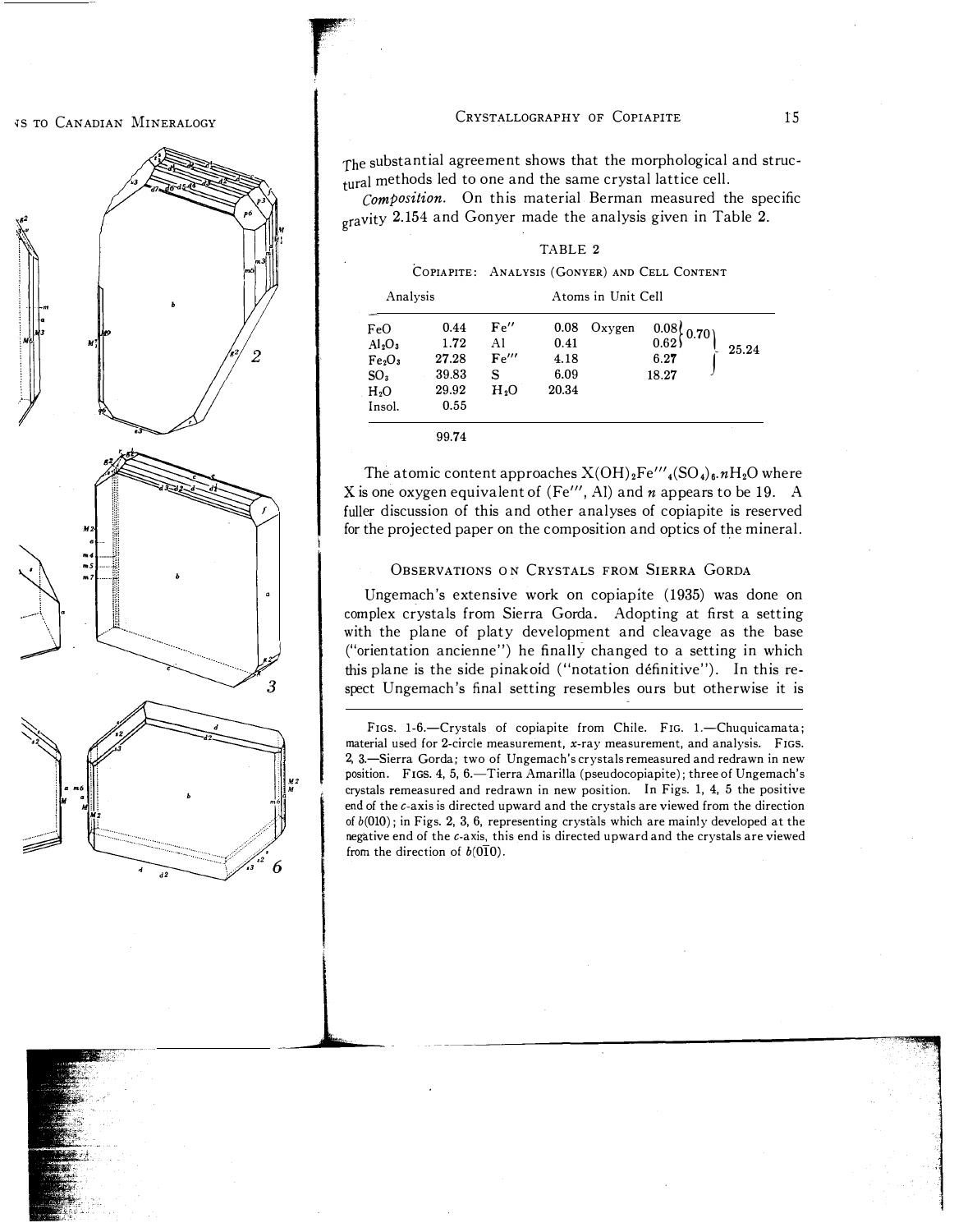CRYSTALLOGRAPHY OF

| a:b:c                                              | $\alpha$ | В                |
|----------------------------------------------------|----------|------------------|
| $0.4005 : 1 : 0.3971$ $93^{\circ}58^{\frac{1}{2}}$ |          | $102^{\circ}08'$ |
| $0.4058 : 1 : 0.4039$ 93°50′                       |          | $102^{\circ}10'$ |
| $0.4037 : 1 : 0.4005$ 93°51′                       |          | 101°30'          |

Ungemach noted 146 forms on copiapi1 represented a number of the elaborat, skilful portrait drawings.

By combining Vngemach's geometri length of the vertical axis,  $c = 7.27 \text{ kX}$  $G = 2.134$ , both measured by Berry  $\epsilon$ Ungemach's collection, and using the re< the unit cell content,  $M = 1212.5$ , U<sub>1</sub> material from Sierra Gorda may be expr the unit cell:

|                                |            |                    | TABLE 3 |
|--------------------------------|------------|--------------------|---------|
|                                | COPIAPITE: | ANALYSIS (UNGEMACH |         |
|                                | Analysis   |                    | Atoms   |
| Fe <sub>2</sub> O <sub>3</sub> | 31.92      | Fe'''              | 4.85    |
| SO <sub>3</sub>                | 38.89      | S                  | 5.89    |
| H <sub>2</sub> O               | [29.19]    | H <sub>2</sub> O   | 19.66   |

100.00

Again the cell content can be expressed as in which X is one oxygen equivalent of F

In view of the differences between 1 listed above, which correspond to angu exceeding half a degree, Peacock measu crystals which had kindly been made a\ reflections obtained were only fair, prob deterioration of the crystals brought abou but it was possible to verify nearly all the On these particular crystals. The measu Worth presenting since so many refiecti somewhere between the angles calculated

University whole drawers of salts from Chile  $h_i$ <sup>2I</sup>n the warm dry atmosphere of the Mineral POwder with loss of water of crystallization.

16 **CONTRIBUTIONS TO CANADIAN MINERALOGY** 

radically different. Ungemach's preliminary setting is related to ours by the formula:

> Ungemach (prelim.) to Authors:  $\frac{11}{26}$ 0/001/ $\frac{11}{26}$ 0 Authors to Ungemach (prelim.):  $10\overline{1}/\overline{3}0\overline{3}/010$

The final setting of Ungemach stands in no less complicated relation to ours, since it defines a 12-fold cell in the structural lattid (Fig. 7):

> $\frac{1}{6}0\frac{1}{2}/\frac{1}{20}0/\frac{1}{2}0\frac{1}{6}$  $10\overline{1}/\overline{12}1/\overline{3}0\overline{3}$

Ungemach (final) to Authors: Authors to Ungemach (final):

FIG. 7.-Crystal lattice of copiapite showing Ungemach's 12-fold morphy logical cell with a'[101],  $b'$ [121],  $c'$ [303], in relation to the unit cell a, b, c, whigh conforms to the rules  $c < a < b$ ,  $\alpha$  and  $\beta$  obtuse.

The complexity of Ungemach's settings is indicated, as in other similar cases, by the weakness of the chosen vertical zone. The axes of weak zones correspond to relatively long lattice periods and if such axes are taken as crystal axes the geometrical elements likely to define multiple and therefore unsuitable lattice cells. Of must admire Ungemach's consummate skill with the single-circl goniometer, but his critical remarks about the two-circle instrume (1935, p. 99) are the less effective when we note that the use of  $t\mathbb{N}$ instrument leads one always to choose the strongest zone  $a\bar{x}$ (usually the shortest lattice period) as the vertical axis, and thus avoid the unfortunate settings that result from a feeble vertice zone.

The geometrical elements of Ungemach in his final setting:

 $a:b:c = 0.3010:1:0.7295; \ \alpha = 99^{\circ}46', \beta = 90^{\circ}30', \gamma = 104^{\circ}21'$ <sup>g</sup>ive the following comparison with the elements of Palache Peacock when transformed to our setting: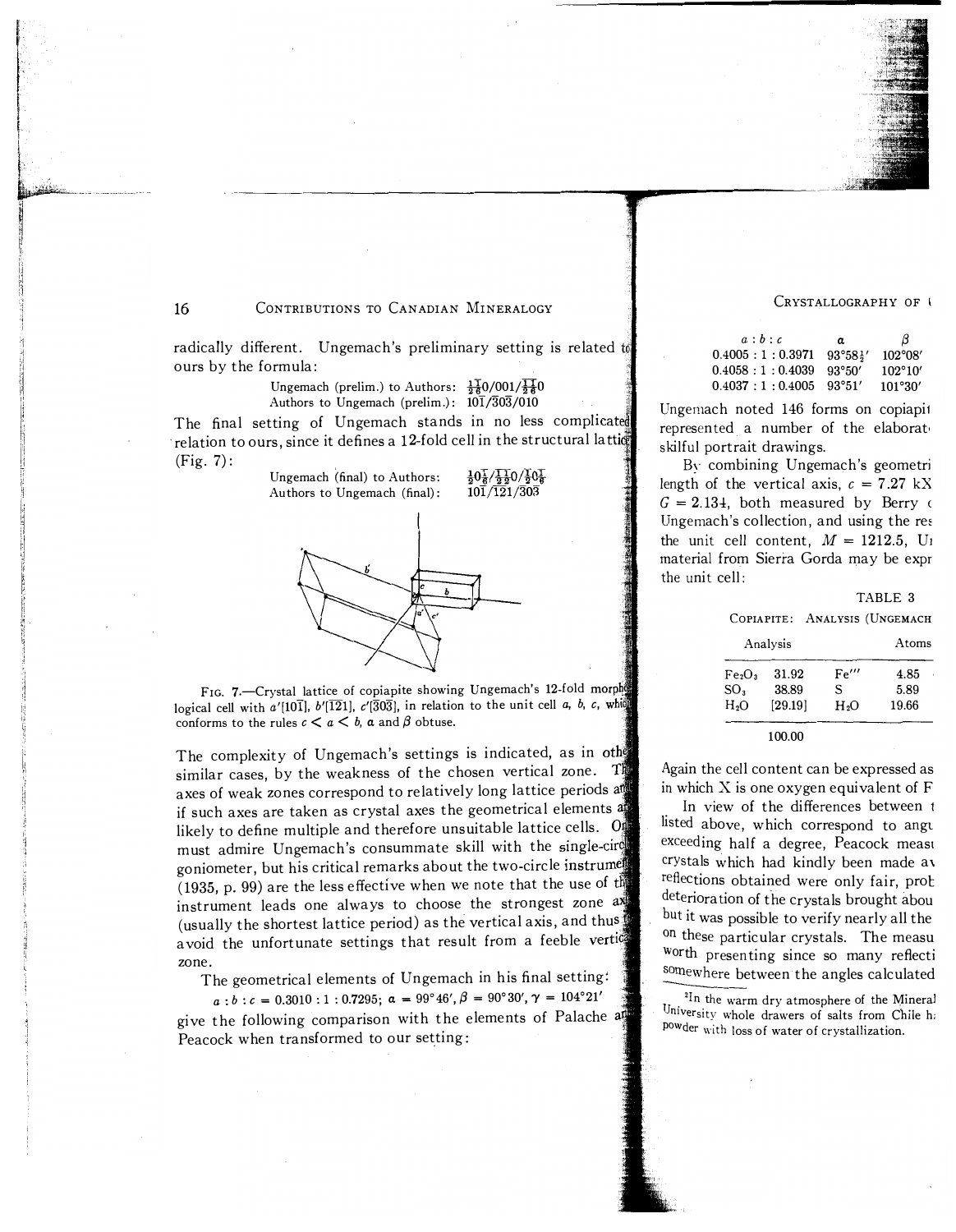) CANADIAN MINERALOGY

 $\Delta$  is preliminary setting is related to

'r:

 '''· I 11.

.) to Authors:  $\frac{11}{6}$  (001/ $\frac{11}{6}$ ) ach (prelim.):  $10\overline{1}/\overline{3}0\overline{3}/010$ lach stands in no less complicated sa 12-fold cell in the structural lattice

o Authors: 
$$
\frac{1}{2}0\frac{1}{6}\sqrt{\frac{1}{2}}20/\frac{1}{2}0\frac{1}{6}
$$
  
ach (final):  $10\overline{1}/121/\overline{3}0\overline{3}$ 

iapite showing Ungemach's 12-fold morpho.  $0\overline{3}$ ], in relation to the unit cell a, b, c, which and  $\beta$  obtuse.

h's settings is indicated, as in other ;s of the chosen vertical zone. The I to relatively long lattice periods and tal axes the geometrical elements are herefore unsuitable lattice cells. One lsummate skill with the single-circle narks about the two-circle instrument tive when we note that the use of this ; to choose the strongest zone axis �riod) as the vertical axis, and thus to  $z<sub>s</sub>$  that result from a feeble vertical

of Ungemach in his final setting:

 $\alpha = 99^{\circ}46', \beta = 90^{\circ}30', \gamma = 104^{\circ}21'$ n with the elements of Palache and our setting:

CRYSTALLOGRAPHY OF COPIAPITE

| a:b:c                                           | a | B                       | $\mathbf{\sim}$                                    |          |
|-------------------------------------------------|---|-------------------------|----------------------------------------------------|----------|
| $0.4005 : 1 : 0.3971$ $93^{\circ}58\frac{1}{2}$ |   | $102^{\circ}08'$ 98°50' |                                                    | Ungemach |
| $0.4058:1:0.4039$ 93°50′                        |   |                         | $102^{\circ}10'$ 99°21 <sup>1</sup> / <sub>2</sub> | Palache  |
| $0.4037 : 1 : 0.4005$ 93°51′                    |   | 101°30'                 | 99°23′                                             | Peacock  |

Ungemach noted 146 forms on copiapite from Sierra Gorda, and represented a number of the elaborately developed crystals by skilful portrait drawings.

By combining Ungemach's geometrical cell with the absolute length of the vertical axis,  $c = 7.27$  kX, and the specific gravity,  $G = 2.134$ , both measured by Berry on a typical crystal from Ungemach's collection, and using the resulting molecular weight of the unit cell content,  $M = 1212.5$ , Ungemach's analysis of his material from Sierra Gorda may be expressed in terms of atoms in the unit cell:

#### TABLE 3

COPIAPITE: ANALYSIS (UNGEMACH) AND CELL CONTENT

| Analysis                                                              |                           |                                | Atoms in Unit Cell |             |                                                                                |  |  |
|-----------------------------------------------------------------------|---------------------------|--------------------------------|--------------------|-------------|--------------------------------------------------------------------------------|--|--|
| Fe <sub>2</sub> O <sub>3</sub><br>SO <sub>3</sub><br>H <sub>2</sub> O | 31.92<br>38.89<br>[29.19] | Fe'''<br>S<br>H <sub>2</sub> O | 5.89<br>19.66      | 4.85 Oxygen | $\left\{\n \begin{array}{c}\n 7.27 \\  17.67\n \end{array}\n \right\}\n 24.94$ |  |  |
|                                                                       |                           |                                |                    |             |                                                                                |  |  |

Again the cell content can be expressed as  $X(OH)_2Fe'''_4(SO_4)_6. nH_2O$ 

in which X is one oxygen equivalent of Fe''' and  $n$  is apparently 19. In view of the differences between the three sets of elements listed above, which correspond to angular differences sometimes exceeding half a degree, Peacock measured some of Ungemach's crystals which had kindly been made available by Donnay. The reflections obtained were only fair, probably due in part to some deterioration of the crystals brought about by atmospheric changes; 2 but it was possible to verify nearly all the forms noted by Ungemach on these particular crystals. The measurements, which are hardly worth presenting since so many reflections were poor, often fall somewhere between the angles calculated from Palache's and Unge-

2In the warm dry atmosphere of the Mineralogical Laboratories at Harvard University whole drawers of salts from Chile have unfortunately crumbled to powder with loss of water of crystallization.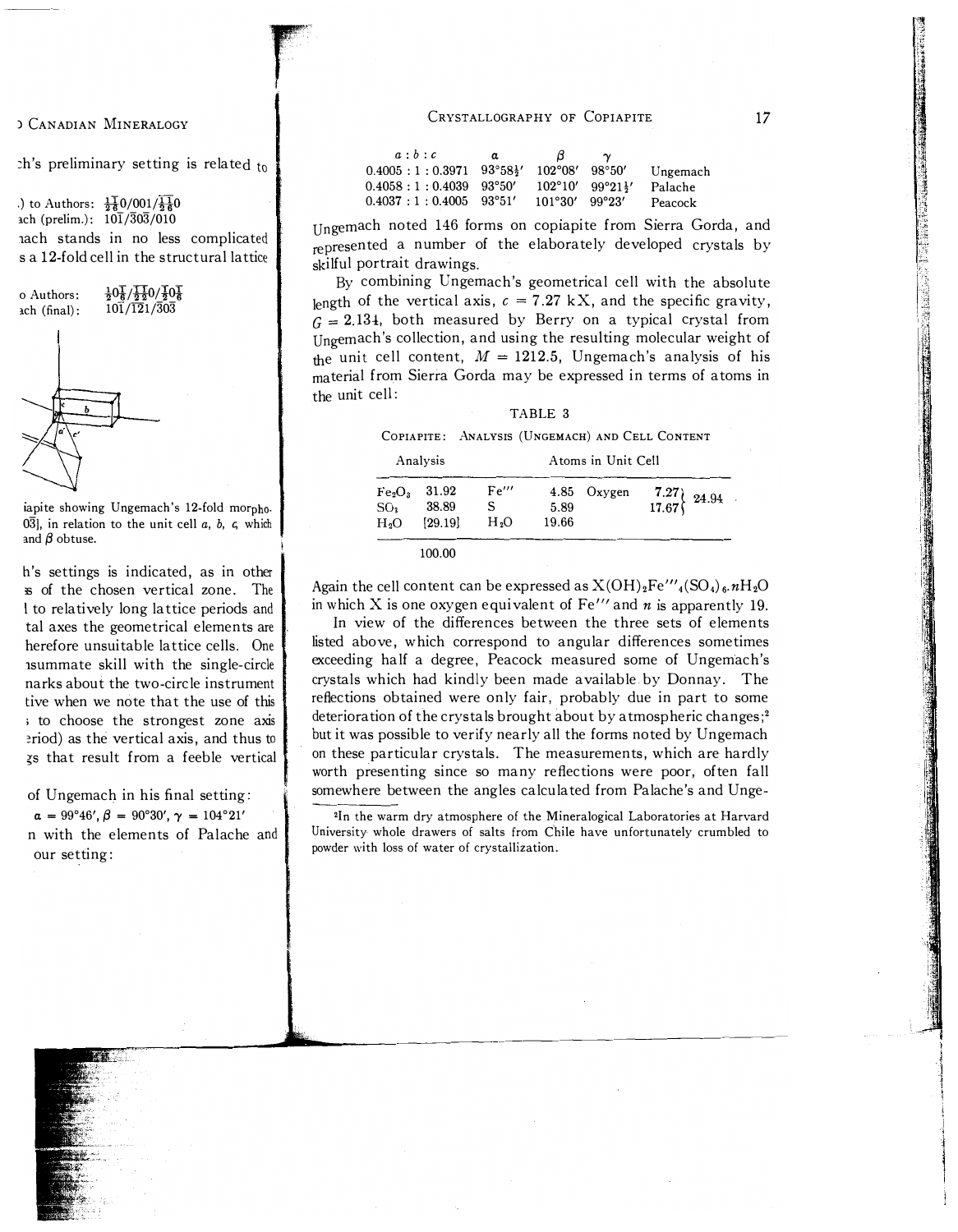

mach's elements. It was not felt that these measurements should. be given much weight in considering the question of the best geo-' metrical elements for the mineral. Two of the remeasured crystals of Ungemach from Sierra Gorda are shown redrawn in our setting (Figs. 2, 3). Both crystals were more fully developed at the negative end of the  $\epsilon$ -axis which has therefore been directed upward while. the broad face to the front is  $b(010)$ .

#### OTHER OBSERVATIONS

In addition to normal copiapite, Ungemach distinguished an aberrant variety from Tierra Amarilla, Chile, which he "pseudocopiapite." This material, which was said to have the same composition as normal copiapite, gave triclinic elements differing significantly from those of normal copiapite only in regard to the interaxial angles. Berry (1938b) remeasured fifteen crystals  $0\frac{1}{2}$ Ungemach's pseudocopiapite and obtained elements which compare as follows with those of Ungemach transformed to our setting:

| a:b:c                                                                     | α | $\beta$ |  |
|---------------------------------------------------------------------------|---|---------|--|
| $0.3938:1:0.3951 \quad 91^{\circ}18\frac{1}{2}$ ' 102°04' 98°59' Ungemach |   |         |  |
| $0.4007:1:0.4005$ 91°22′ 102°22′ 98°50′ Berry                             |   |         |  |

Comparing these values with the previously given elements for normal copiapite one sees that there is now a significant difference only in the interaxial angles  $\alpha$ . This difference might be due to  $\alpha$ undetected difference in chemical composition which is allowed by variation in the terms  $X$  and  $n$  of the proposed general formula.

It remains to note some observations on very imperfect crystals: of a cuprian copiapite from Chuquicamata, Chile, named cuproco*piapite* by Bandy (1938). The material consists of tiny packs  $\sigma$ minute weakly cohering nearly parallel green plates with the typical rhombic outline of copiapite. The broad face has a pearly lustre and even when freshly cleaved gives only a blurred signal. With the cleavage polar, trains of feeble reflections were obtained the edges of the rhombic plates. From twelve pairs of measure- $\frac{1}{2}$ ments the average interzonal angle is  $77^{\circ}$  42', which is close to the interzonal angle [001] : [100] of copiapite, for which Ungemach gives 77° 48 $\frac{1}{2}$ ', Palache 77° 50'. In one of these zones a fair reflection  $\frac{150}{2}$ frequently seen at the mean polar distance  $B = 84^{\circ} 13'$  as compared to Palache's  $B = 83^\circ 59'$  for (001). In the other zone several signals

CRYSTALLOGRAPHY <sup>0</sup>

gave the mean angle  $B = 83^{\circ} 22'$  wh the angle to  $(100)$  for which Palache  $\epsilon$  $B = 80^{\circ} 04\frac{1}{2}$ . Thus the copper salt is the crystals do not permit a determin.

#### FORMAL CRYSTALLOGRA

Setting, elements, and angles. We sent the geometrical crystallography and graphical manner. The crystaIlo well established, since it conforms to <sup>t</sup> structural lattice in a widely used un which was accepted for copiapite by 1

In regard to the choice of the geometrical elements, we have considt Palache's values, which agree best w analysed material from Chuquicam: which accord best with his measureme Sierra Gorda;  $(3)$  average values, which results into account. The differences elements that have been derived for <sup>c</sup> to the quality of the crystals which g � Ions; probably of greater importance m chemical composition which will <sup>1</sup> projected paper on composition and c better to retain a set of values associa stion rather than to submerge real  $v$ . . Smce Ungemach's measurements repre of crystals, and his analysis indic  $(X = Fe''')$  without monovalent or cided to adopt these values in our sett calculated angles  $(hkl)$  : (010) also af corresponding B-angles.

Table 4 gives the adopted element: com . moner forms of copiapite as indica statistics and our observations. In a  $A, B, C$ , we give the interzonal ang circle angles,  $\varphi$ ,  $\rho$ , and the interfacial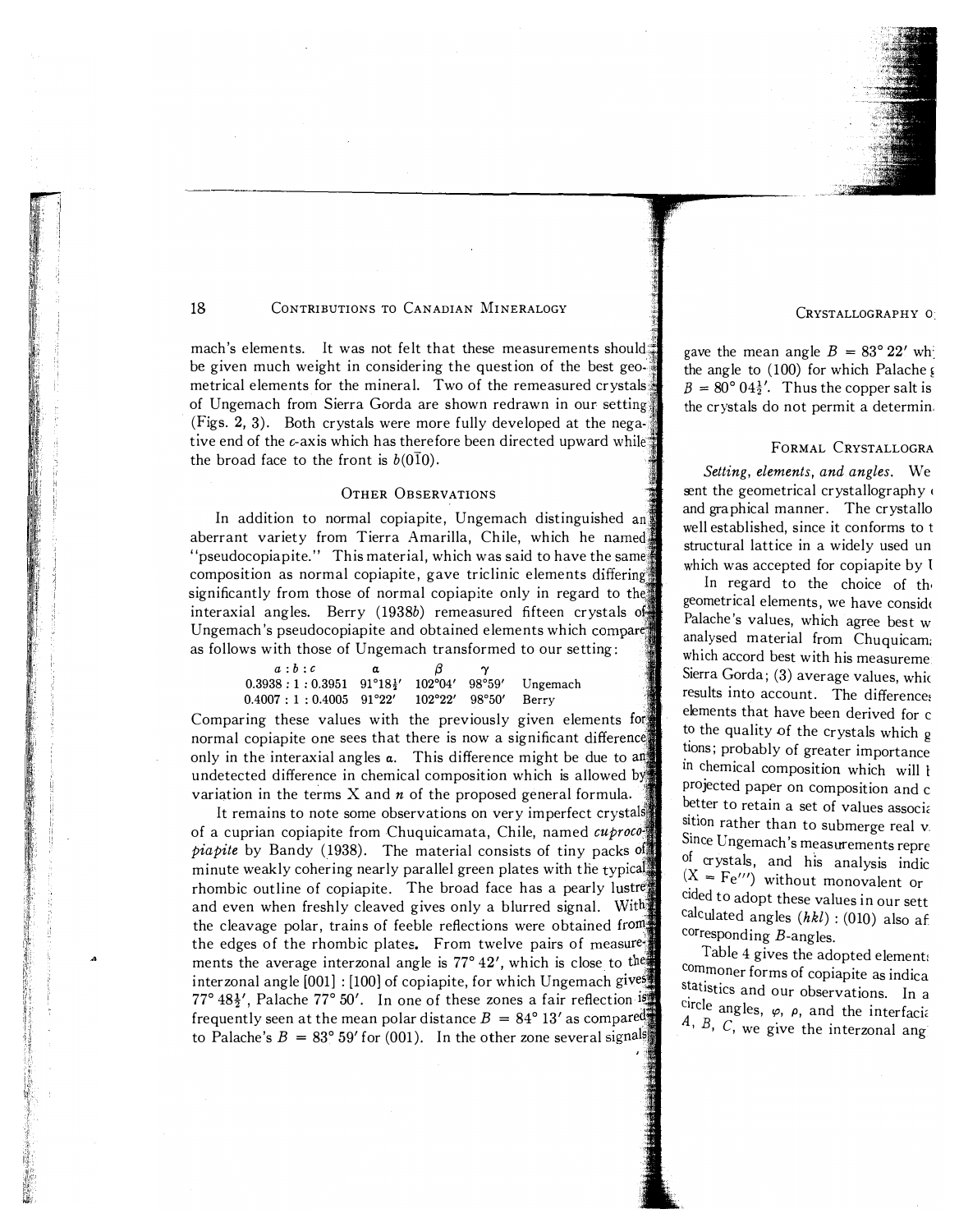#### CRYSTALLOGRAPHY OF COPIAPITE 19

3 not felt that these measurements should considering the question of the best geo

mineral. Two of the remeasured crystals 1 Gorda are shown redrawn in our setting  $\frac{1}{2}$  were more fully developed at the nega-:h has therefore been directed upward while nt is  $b(0\bar{1}0)$ .

# 'HER OBSERVATIONS

al copiapite, Ungemach distinguished an Tierra Amarilla, Chile, which he named  $\frac{1}{s}$  material, which was said to have the same s material, which was sale-<br>the elements differing<br>copiapite, gave triclinic elements differing , of normal copiapite only m regard to the  $y$  (1938b) remeasured fifteen crystals of y (19380) remeasured meeting.<br>
upite and obtained elements which compare Ungemach transformed to our setting:

| α      |                                              | $\tilde{ }$ |          |  |
|--------|----------------------------------------------|-------------|----------|--|
|        | $91^{\circ}18\frac{1}{2}$ ' $102^{\circ}04'$ | 98°59′      | Ungemach |  |
| 91°22' | $102°22'$ $98°50'$                           |             | Berry    |  |
|        |                                              |             |          |  |

 $_5$  with the previously given elements for<br>a that there is now a significant difference es that there is now a significant difference gles  $\alpha$ . This difference might be due to an the  $\alpha$ . This difference implies  $\alpha$ .<br>
chemical composition which is allowed by

 $\zeta$  and  $n$  of the proposed general formula.  $\frac{1}{2}$  and *n* of the proposed general formations<br>on very imperfect crystals rom Chuquicamata, Chile, named cuproco-;). The material consists of tiny packs of nearly parallel green plates with the typical apite. The broad face has a pearly lustre apite. The broad race has a pearly the<br>cleaved gives only a blurred signal. With ns of feeble reflections were obtained from ns of feeble renections were obtained.<br>
inc plates. From twelve pairs of measurezonal angle is  $77^\circ$   $42'$ , which is close to the 100] of copiapite, for which Ungemach gives  $\frac{1}{1}$  In one of these zones a fair reflection is  $\frac{1}{2}$  an polar distance  $B = 84^{\circ} 13'$  as compared  $'$  for  $(001)$ . In the other zone several signals gave the mean angle  $B = 83^{\circ} 22'$  which is only roughly similar to  $\frac{5}{h}$  angle to (100) for which Palache gives  $B = 79^{\circ} 34'$ , Ungemach  $B=80^{\circ} 04\frac{1}{2}$ . Thus the copper salt is close to copiapite in form, but the crystals do not permit a determination of the elements,

#### FORMAL CRYSTALLOGRAPHIC PRESENTATION

Setting, elements, and angles. We are now in a position to present the geometrical crystallography of copiapite in formal tabular and graphical manner. The crystallographic setting is, we believe, well established, since it conforms to the properly chosen cell of the structural lattice in a widely used unique conventional orientation which was accepted for copiapite by Ungemach.

In regard to the choice of the numerical values for the  $_{\rm geo}$ metrical elements, we have considered several alternatives:  $\,$  (1)  $\,$ Palache's values, which agree best with the measurements on the analysed material from Chuquicamata; (2) Ungemach's values, which accord best with his measurements on analyzed material from Sierra Gorda; (3) average values, which might take Peacock's x-ray results into account, The differences between the several sets of elements that have been derived for copiapite may be due in part to the quality of the crystals which generally give only fair reflections; probably of greater importance is the considerable variation in chemical composition which will be further brought out in the projected paper on composition and optics, In that case it will be better to retain a set of values associated with a particular composition rather than to submerge real variation in a general average, Since Ungemach's measurements represent much the largest number of crystals, and his analysis indicates pure ferrian copiapite  $(X = Fe''')$  without monovalent or divalent bases, we have decided to adopt these values in our setting, In this way Ungemach's calculated angles  $(hkl)$ : (010) also afforded a useful check on our corresponding  $B$ -angles.

Table 4 gives the adopted elements and calculated angles for the commoner forms of copiapite as indicated by Ungemach's frequency statistics and our observations. In addition to the standard twocircle angles,  $\varphi$ ,  $\rho$ , and the interfacial angles to the axial planes, A, B, C, we give the interzonal angle Z which, together with  $B$ ,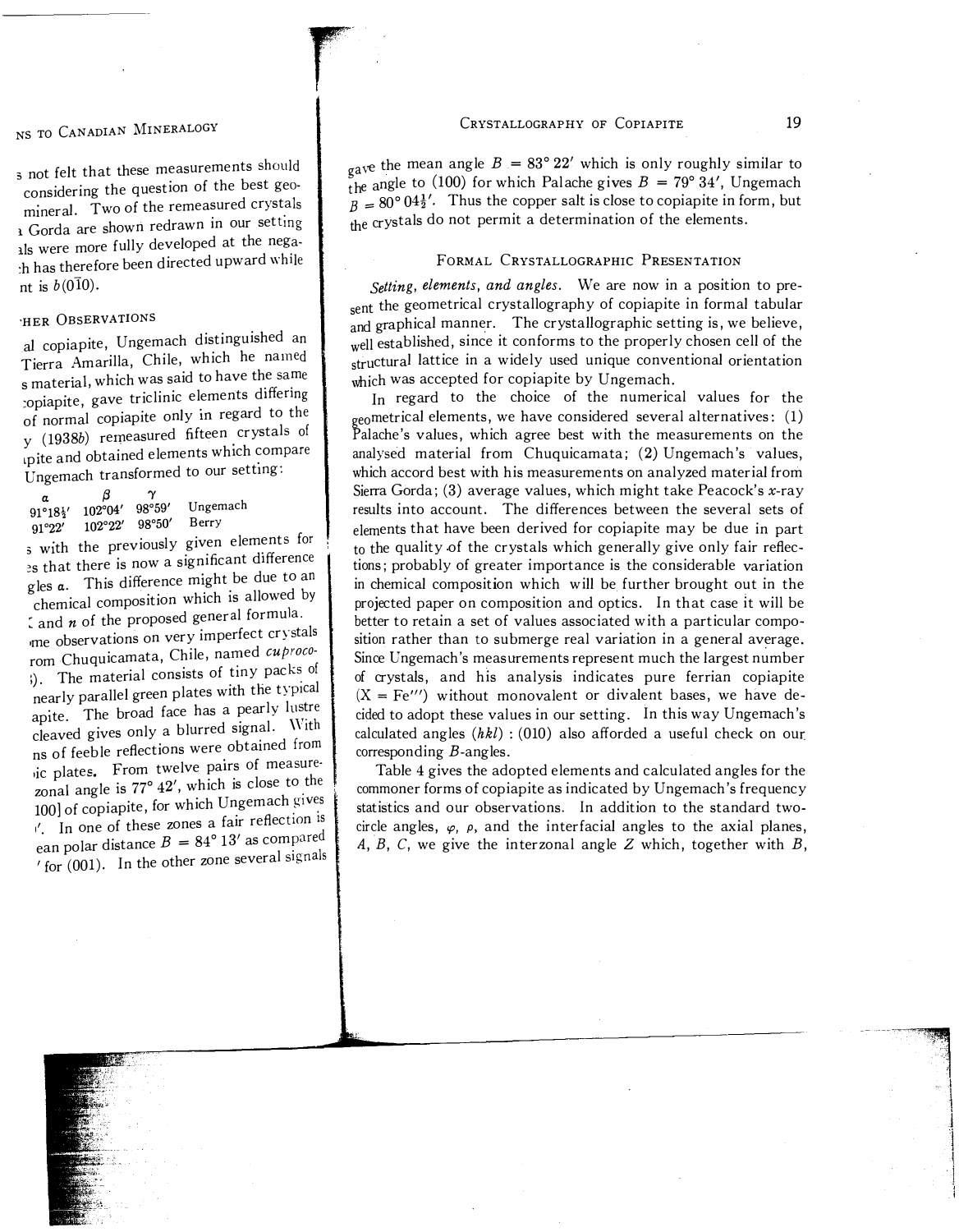CRYSTALLOGRAPHY OF

gives azimuth and distance from the r with Table 1 will show the differences l according to the two sets of elements. how future measurements on analysed alternative values.

Form-list and projection. To cond lography we give a complete list of the a gromonic projection of the whole fo of the complicated relation between U and the fact that Ungemach's form-le Lévy" notation in the discarded settin full list of forms in both notations. T tance of the forms we have marked w one of us while Ungemach's actual nui after each of his symbols. From the n in Tables 1 and 4 the forms are classed in the formal angle-table (Table 4), les out distinguishing mark).

The form-list of copiapite presente and tables forms can be denoted simpl in drawings and projections briefer s letters, are convenient and generally u present a problem. In the case of we puted setting, such as calcite (Palache, to retaining and, if necessary, adding to letters, drawing on Roman, Greek, a case and capitals, and combining these as single, double, or triple dots, to pro distinct characters. But this procedur and errors even in the hands of careful relatively little known copiapite, on t tional set of form-letters, and the pre tically altered to a new one which we h remain unchanged. An appropriate se fore be used to denote the numerous cr

The forms of copiapite all lie on a sl  $b'$  (Fig. 8). The transverse zone [act]

\*Composition indicated by a large number of analyses.

|                   |                               | $p_0 = 1.0501$ , $q_0 = 0.4045$ , $x_0 = 0.2101$ , $y_0 = 0.1001$                               |                       |                                              |                                                               |                            |                                                                                                                                               |
|-------------------|-------------------------------|-------------------------------------------------------------------------------------------------|-----------------------|----------------------------------------------|---------------------------------------------------------------|----------------------------|-----------------------------------------------------------------------------------------------------------------------------------------------|
|                   | Forms                         | $\varphi$ $\rho$                                                                                |                       | $\overline{A}$                               | $B$ $C$                                                       |                            | $\boldsymbol{z}$                                                                                                                              |
| $\mathcal{C}$     |                               | (001) $63^{\circ}25\frac{1}{2}$ ' 13°35' $77^{\circ}03\frac{1}{2}$ ' 83°58' $0^{\circ}00'$      |                       |                                              |                                                               |                            | $77^{\circ}48\frac{1}{2}$ ' 0 00                                                                                                              |
| $\mathfrak{b}$    |                               | $(010)$ 0 00 90 00                                                                              |                       | $80\;04\frac{1}{2}$ 0 00 83 58               |                                                               |                            |                                                                                                                                               |
| $\boldsymbol{a}$  | (100)                         | $80\;04\frac{1}{2}$ 90 00                                                                       |                       | $0\,00$                                      | $80\;04\frac{1}{2}$                                           | $77~03\frac{1}{2}$         | $\frac{1}{2}$<br>$0\,00$                                                                                                                      |
|                   |                               |                                                                                                 |                       |                                              |                                                               |                            |                                                                                                                                               |
| $\boldsymbol{m}$  | (110)                         | 60 $10\frac{1}{2}$ 90 00                                                                        |                       |                                              | $19\ 54$ 60 $10\frac{1}{2}$ 76 $26\frac{1}{2}$                |                            | $0\ \ 00$                                                                                                                                     |
|                   |                               | $M_{\frac{1}{2}}$ (210) 91 23 $_{\frac{1}{2}}$ 90 00                                            |                       |                                              | 11 19 91 $23\frac{1}{2}$ 78 $01\frac{1}{2}$                   |                            | $0\,00$                                                                                                                                       |
| M                 | $(1\overline{1}0)$            | 102 36                                                                                          | 90 00                 | $2231\frac{1}{2}$                            | 102 36                                                        | $79\ \,30\frac{1}{2}$      | $0\ \ 00$                                                                                                                                     |
|                   |                               |                                                                                                 |                       |                                              |                                                               |                            |                                                                                                                                               |
| M2                | $(1\overline{2}0)$            | 121 53                                                                                          | 90 00                 | $41\;\;48\frac{1}{2}$                        | 121 53 82 56 $\frac{1}{2}$                                    |                            | $0\,00$                                                                                                                                       |
| M3                |                               | $(1\overline{3}0)$ 135 34 $\frac{1}{2}$ 90 00                                                   |                       | 55 30                                        | 135 $34\frac{1}{2}$ 85 $52\frac{1}{2}$ 0 00                   |                            |                                                                                                                                               |
| $d^{\frac{1}{2}}$ |                               | $(012)$ 34 $51\frac{1}{2}$                                                                      |                       | $20\;42\frac{1}{2}$ 75 $34\frac{1}{2}$ 73 08 |                                                               | 10 50                      | 77 $48\frac{1}{2}$                                                                                                                            |
|                   |                               |                                                                                                 |                       |                                              |                                                               |                            |                                                                                                                                               |
| $\boldsymbol{d}$  | (011)                         | 22 52                                                                                           |                       | $29\;04\frac{1}{2}$ 74 $44\frac{1}{2}$ 63 24 |                                                               | 20 34                      | 77 $48\frac{1}{2}$                                                                                                                            |
| d2                | (021)                         | $13\;16$                                                                                        |                       |                                              |                                                               |                            |                                                                                                                                               |
| d3                |                               | $(031)$ 9 $17\frac{1}{2}$                                                                       |                       |                                              |                                                               |                            |                                                                                                                                               |
|                   |                               |                                                                                                 |                       |                                              |                                                               |                            |                                                                                                                                               |
| e                 |                               | $(0\bar{1}1)$ 143 53                                                                            |                       |                                              |                                                               |                            | 20 08 81 $15\frac{1}{2}$ 106 09 22 11 77 $48\frac{1}{2}$<br>51 $38\frac{1}{2}$ 38 28 79 $47\frac{1}{2}$ 38 $35\frac{1}{2}$ 39 $05\frac{1}{2}$ |
| f                 |                               | $(101)$ 76 56                                                                                   |                       |                                              |                                                               |                            |                                                                                                                                               |
| $g\frac{1}{2}$    |                               | $(\overline{1}02)$ -86 12                                                                       | $16 \; 16\frac{1}{2}$ |                                              | $105\;47\frac{1}{2}\;88\;56$                                  | $28\;44\frac{1}{2}$        | $106 \t14\frac{1}{2}$                                                                                                                         |
|                   |                               |                                                                                                 |                       |                                              |                                                               |                            |                                                                                                                                               |
| $g^{\pm}$         | $(\overline{1}01)$            | $-94$ 58 38 43                                                                                  |                       |                                              | $128 \t32\frac{1}{2}$ 93 06 $\frac{1}{2}$ 51 29 $\frac{1}{2}$ |                            | $128 \t36\frac{1}{2}$                                                                                                                         |
| g2                |                               | $(201)$ -97 45 61 21 <sup>1</sup> / <sub>2</sub> 151 17 96 48 74 13 <sup>1</sup> / <sub>2</sub> |                       |                                              |                                                               |                            | 151 08                                                                                                                                        |
| $u\frac{3}{2}$    | $(\overline{1}\overline{3}2)$ | $-1533$                                                                                         | 33 14                 | $108\;\;56\frac{1}{2}$                       |                                                               | $119\ 24\frac{1}{2}$ 44 45 | $106 \t14\frac{1}{2}$                                                                                                                         |
|                   |                               |                                                                                                 |                       |                                              |                                                               |                            |                                                                                                                                               |
| p3                | (131)                         | $39\ 24$ $62\ 43\frac{1}{2}$ $47\ 37$ $46\ 37\frac{1}{2}$                                       |                       |                                              |                                                               |                            | 50 $29\frac{1}{2}$ 39 $05\frac{1}{2}$<br>$128 \t36\frac{1}{2}$                                                                                |
|                   |                               | $r_{\frac{1}{2}}^{1}$ (212) $-108$ 47                                                           |                       | 40 09 129 $34\frac{1}{2}$ 101 59             |                                                               | 53 38                      | $128 \t36\frac{1}{2}$                                                                                                                         |
| $\mathbf{r}$      |                               | $(\overline{1}\overline{1}1)$ -120 $40\frac{1}{2}$                                              | $42\;\,52\frac{1}{2}$ | 129 31                                       | $110 \; 18\frac{1}{2}$                                        | 56 26                      |                                                                                                                                               |
|                   |                               |                                                                                                 |                       |                                              |                                                               | 62 $41\frac{1}{2}$         | $128 \t36\frac{1}{2}$                                                                                                                         |
| r2                | (121)                         | $-137$ $42\frac{1}{2}$                                                                          | 49 53                 | 127 11                                       | 124 27                                                        | $50\,36\frac{1}{2}$        | $128 \ \ 36\frac{1}{2}$                                                                                                                       |
| $\mathcal{S}$     |                               | $(\overline{1}11)$ -67 15 40 53 $\frac{1}{2}$ 123 26 75 20                                      |                       |                                              | 116 $29\frac{1}{2}$ 59 $59\frac{1}{2}$                        | 53 22                      | $128 \t36\frac{1}{2}$                                                                                                                         |
| s2                |                               | $(\overline{1}21)$ -47 $12\frac{1}{2}$                                                          | 47 25                 |                                              |                                                               |                            |                                                                                                                                               |
|                   |                               |                                                                                                 |                       |                                              | $143 \t32\frac{1}{2} \t125 \t11$                              | 80 03                      | $151 \t07\frac{1}{2}$                                                                                                                         |
| w3                | (231)                         | $-128, 50$ 66 45                                                                                |                       |                                              | 131 39 142 14                                                 | 84 44                      | 151 07}                                                                                                                                       |
| и6                |                               | $(\overline{26}1)$ -145 50 <sup>1</sup> / <sub>2</sub> 72 48                                    |                       |                                              | $135\ 08\frac{1}{2}$ 64 $59\frac{1}{2}$ 72 $21\frac{1}{2}$    |                            | $151\;\,07\frac{1}{2}$                                                                                                                        |
| v3                |                               | $(\overline{2}31)$ -61 57 <sup>1</sup> / <sub>2</sub>                                           | 64 03                 |                                              |                                                               |                            |                                                                                                                                               |

CONTRIBUTIONS TO CANADIAN MINERALOGY

#### TABLE 4

#### COPIAPITE-R(OH)<sub>2</sub>Fe"'<sub>4</sub>(SO<sub>4</sub>)<sub>6</sub>20H<sub>2</sub>O\*

#### Triclinic; pinakoidal-I

 $a:b:c = 0.4005:1:0.3971; \ \alpha = 93^{\circ}58\frac{1}{2}, \ \beta = 102^{\circ}08', \gamma = 98^{\circ}50'$  $p_0: q_0: r_0 = 1.0010: 0.3929: 1; \ \lambda = 83^{\circ}58', \quad \mu = 77^{\circ}03\frac{1}{2}', \ \nu = 80^{\circ}04\frac{1}{2}'$ 1.0301.  $q_0' = 0.4043$ .  $x_0' = 0.2161$ .  $v_0' = 0.1081$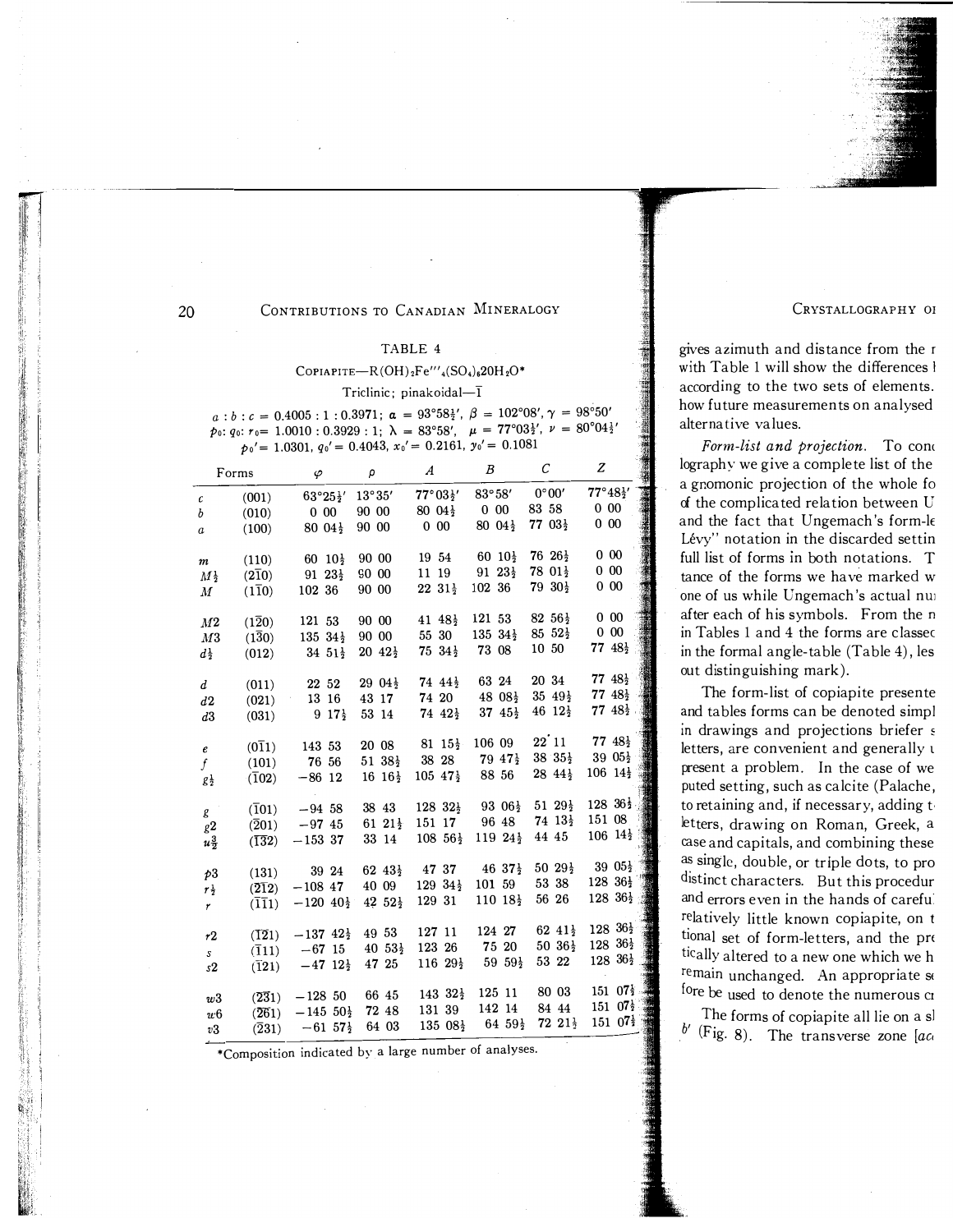### NS TO CANADIAN MINERALOGY

#### TABLE 4

 $\div R(OH)_{2}Fe'''_{4}(SO_{4})_{6}20H_{2}O^{*}$ 

:iclinic; pinakoidal- $\bar{1}$ 

3971;  $\alpha = 93^{\circ}58\frac{1}{2}$ ',  $\beta = 102^{\circ}08'$ ,  $\gamma = 98^{\circ}50'$ 9:1;  $\lambda = 83^{\circ}58'$ ,  $\mu = 77^{\circ}03\frac{1}{2}$ ,  $\nu = 80^{\circ}04\frac{1}{2}$  $0.4043$ ,  $x_0' = 0.2161$ ,  $y_0' = 0.1081$ 

| ρ                     | $\boldsymbol{A}$                                                          | В                          | С                                                                                                                                             | z                            |
|-----------------------|---------------------------------------------------------------------------|----------------------------|-----------------------------------------------------------------------------------------------------------------------------------------------|------------------------------|
|                       | $13^{\circ}35'$ $77^{\circ}03\frac{1}{2}'$ $83^{\circ}58'$ $0^{\circ}00'$ |                            |                                                                                                                                               | $77^{\circ}48^{\frac{1}{2}}$ |
|                       | $90\ 00$ $80\ 04\frac{1}{2}$ $0\ 00$ $83\ 58$                             |                            |                                                                                                                                               | $0\,00$                      |
| 90 00                 | $0\,00$                                                                   | $80\;04\frac{1}{2}$        | $77\;03\frac{1}{2}$                                                                                                                           | $0\,00$                      |
|                       |                                                                           |                            |                                                                                                                                               |                              |
| 90 00                 |                                                                           |                            | $19\ 54$ 60 $10\frac{1}{2}$ 76 $26\frac{1}{2}$ 0 00                                                                                           |                              |
| $90\,00$              |                                                                           |                            | 11 19 91 $23\frac{1}{2}$ 78 $01\frac{1}{2}$                                                                                                   | $0\ \ 00$                    |
| 90 00                 | $22\;31\frac{1}{2}$                                                       | 102 36                     | $79\ 30\frac{1}{2}$                                                                                                                           | $0\,00$                      |
|                       |                                                                           |                            |                                                                                                                                               |                              |
|                       |                                                                           |                            | 90 00 $41 \t48\frac{1}{2}$ 121 53 82 56 $\frac{1}{2}$                                                                                         | $0\,00$                      |
| 90 00                 | 55 30                                                                     |                            | 135 $34\frac{1}{2}$ 85 $52\frac{1}{2}$ 0 00                                                                                                   |                              |
|                       | $20\;\,42\frac{1}{2}$ 75 $34\frac{1}{2}$ 73 08                            |                            | 10 50                                                                                                                                         | 77 $48\frac{1}{2}$           |
|                       |                                                                           |                            |                                                                                                                                               |                              |
|                       |                                                                           |                            | $29\ 04\frac{1}{2}$ 74 $44\frac{1}{2}$ 63 24 20 34 77 $48\frac{1}{2}$                                                                         |                              |
| 43 17                 |                                                                           |                            | 74 20 48 $08\frac{1}{2}$ 35 $49\frac{1}{2}$ 77 $48\frac{1}{2}$<br>74 $42\frac{1}{2}$ 37 $45\frac{1}{2}$ 46 $12\frac{1}{2}$ 77 $48\frac{1}{2}$ |                              |
| 53 14                 |                                                                           |                            |                                                                                                                                               |                              |
|                       |                                                                           |                            | 20 08 81 $15\frac{1}{2}$ 106 09 22 11 77 $48\frac{1}{2}$                                                                                      |                              |
|                       |                                                                           |                            | $51\ 38\frac{1}{2}$ 38 28 79 $47\frac{1}{2}$ 38 $35\frac{1}{2}$ 39 $05\frac{1}{2}$                                                            |                              |
|                       |                                                                           | $105\;47\frac{1}{2}$ 88 56 | $28\;44\frac{1}{2}$                                                                                                                           | $106\;14\frac{1}{2}$         |
| $16 \; 16\frac{1}{2}$ |                                                                           |                            |                                                                                                                                               |                              |
| 38 43                 |                                                                           |                            | $128$ $32\frac{1}{2}$ $93$ $06\frac{1}{2}$ $51$ $29\frac{1}{2}$ $128$ $36\frac{1}{2}$                                                         |                              |
|                       |                                                                           |                            | 61 21 <sup>1</sup> / <sub>2</sub> 151 17 96 48 74 13 <sup>1</sup> / <sub>2</sub>                                                              | 151 08                       |
|                       |                                                                           |                            | $33\ 14$ $108\ 56\frac{1}{2}$ $119\ 24\frac{1}{2}$ 44 45                                                                                      | $106 \t14^{\frac{1}{2}}$     |
|                       |                                                                           |                            |                                                                                                                                               |                              |
|                       |                                                                           |                            | 62 43 <sup>1</sup> / <sub>2</sub> 47 37 46 37 <sup>1</sup> / <sub>2</sub> 50 29 <sup>1</sup> / <sub>2</sub> 39 05 <sup>1</sup> / <sub>2</sub> |                              |
|                       | $40\ \ 09\ \ 129\ \ 34\frac{1}{2}$                                        |                            | $101\ \ 59\ \ 53\ \ 38$                                                                                                                       | $128 \ \ 36\frac{1}{2}$      |
|                       | $42\;\,52\frac{1}{2}\;\;129\;\,31$                                        |                            | $110 \t18\frac{1}{2} \t56 \t26$                                                                                                               | $128\ \,36\frac{1}{2}$       |
|                       |                                                                           |                            |                                                                                                                                               | 128 36}                      |
| 49 53                 | 127 11                                                                    |                            | $124\ 27\ 62\ 41\frac{1}{2}$                                                                                                                  | $128\ \,36\frac{1}{2}$       |
| $40.53\frac{1}{2}$    |                                                                           |                            |                                                                                                                                               |                              |
| 47 25                 |                                                                           |                            |                                                                                                                                               | $128\,36\frac{1}{2}$         |
|                       |                                                                           |                            | $143 \t32\frac{1}{2}$ 125 11 80 03 151 07 <sup>1</sup> / <sub>2</sub>                                                                         |                              |
| 66 45                 |                                                                           |                            | 142 14 84 44 151 07 <sup>1</sup>                                                                                                              |                              |
| 72 48                 | 131 39                                                                    |                            | $135\ \ 08\frac{1}{2}$ 64 $59\frac{1}{2}$ 72 $21\frac{1}{2}$ 151 $07\frac{1}{2}$                                                              |                              |
| 64 03                 |                                                                           |                            |                                                                                                                                               |                              |

by a large number of analyses.

gives azimuth and distance from the normal to (010). Comparison with Table 1 will show the differences between corresponding angles according to the two sets of elements. It will be interesting to see how future measurements on analysed materials compare with these alternative values.

Form-list and projection. To conclude the descriptive crystallography we give a complete list of the observed forms (Table 5) and a gnomonic projection of the whole form-system (Fig. 9). In view of the complicated relation between Ungemach's notation and ours, and the fact that Ungemach's form-letters represent a "Millerized Lévy" notation in the discarded setting, it will be useful to give the full list of forms in both notations. To indicate the relative importance of the forms we have marked with x the forms noted by any one of us while Ungemach's actual number of observations is noted after each of his symbols. From the numbers of observations given in Tables 1 and 4 the forms are classed as common  $(**)$  and entered in the formal angle-table  $(Table 4)$ , less common  $(*)$ , and rare (without distinguishing mark).

The form-list of copiapite presented a special problem. In text and tables forms can be denoted simply by their Miller indices, but in drawings and projections briefer symbols, usually single italic letters, are convenient and generally used. Long form-lists always present a problem. In the case of well known species in an undisputed setting, such as calcite (Palache, 1943), there is no alternative to retaining and, if necessary, adding to the best current set of formletters, drawing on Roman, Greek, and German alphabets, lower case and capitals, and combining these with additional symbols such as single, double, or triple dots, to produce the necessary number of distinct characters. But this procedure leads to practical difficulties and errors even in the hands of careful and scholarly workers. The relatively little known copiapite, on the other hand, has no traditional set of form-letters, and the previous setting has been drastically altered to a new one which we hope will recommend itself and remain unchanged. An appropriate set of new symbols may therefore be used to denote the numerous crystal forms.

The forms of copiapite all lie on a sheaf of zones meeting in  $b$  and  $b'$  (Fig. 8). The transverse zone [aca'] cuts this sheaf into zone-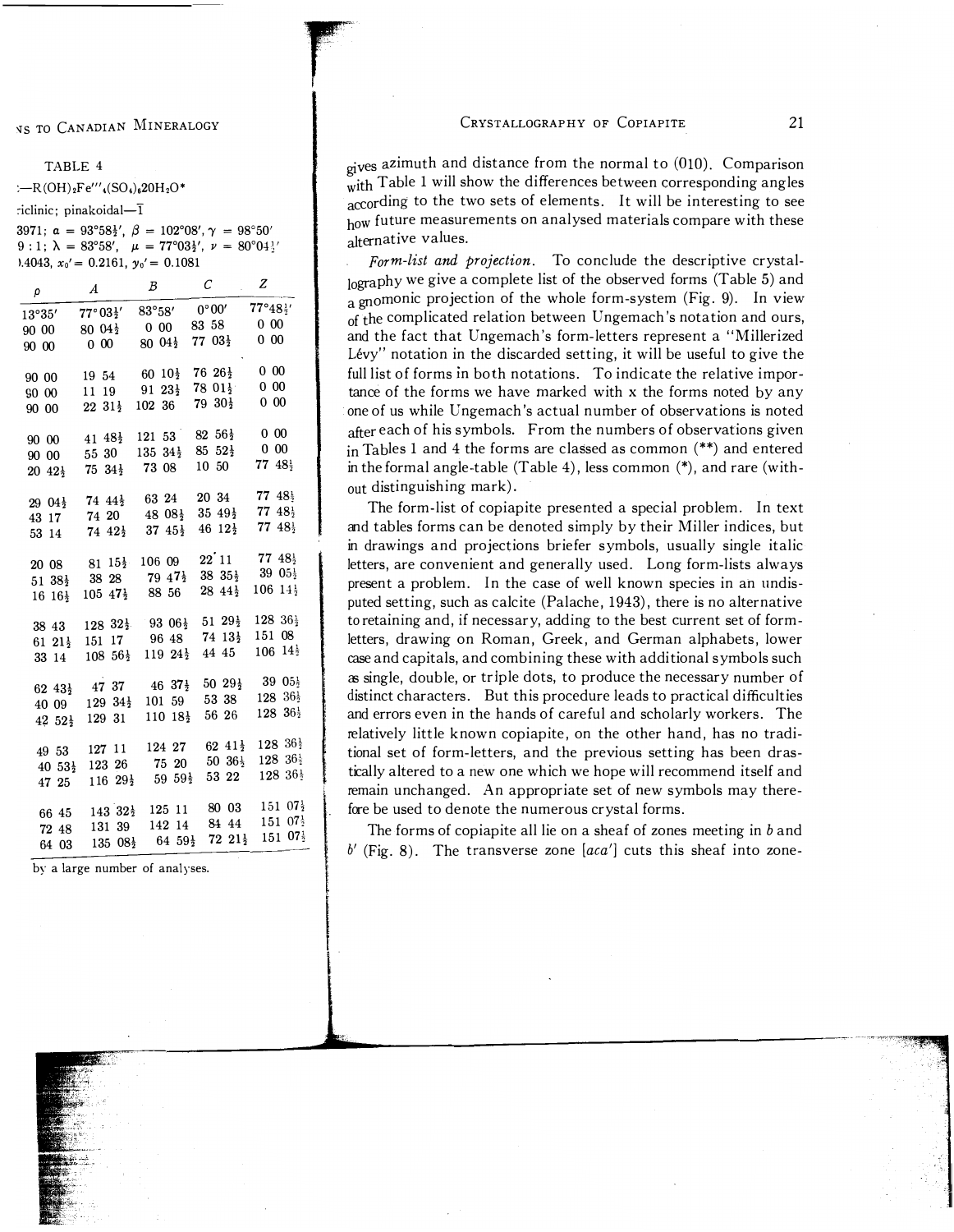segments which originate at their intersections with the zone  $[aca]$ and terminate at  $b$  and  $b'$ . Conventional letters are given to the unit forms of the zone-segments as tabulated below.

| Zone-Segment                                                                                                                                                                 | Unit Form                                                                                                                   | Zone-Segment Unit Form                                                                                                                                                                                                                                    |                                                                                                                                                                      |  |
|------------------------------------------------------------------------------------------------------------------------------------------------------------------------------|-----------------------------------------------------------------------------------------------------------------------------|-----------------------------------------------------------------------------------------------------------------------------------------------------------------------------------------------------------------------------------------------------------|----------------------------------------------------------------------------------------------------------------------------------------------------------------------|--|
| $(100)$ $-(010)$<br>$(100)$ — $(0\bar{1}0)$<br>$(001) - (010)$<br>$(001)$ — $(010)$<br>$(001) - (100)$<br>$(001)$ — $(\overline{1}00)$<br>$(101) - (010)$<br>$(101) - (010)$ | m(110)<br>$M(1\overline{1}0)$<br>d(011)<br>$e(0\overline{1}1)$<br>f(101)<br>$g(\overline{1}01)$<br>p(111)<br>$q(1\bar{1}1)$ | $(\overline{1}01) - (0\overline{1}0)$<br>$(\overline{1}01)$ $ (010)$<br>$(\overline{1}02)$ $ (010)$<br>$(\overline{1}02) - (0\overline{1}0)$<br>$(\overline{2}01)$ $ (010)$<br>$(201) - (010)$<br>$(401) - (010)$<br>$(401)$ $-(010)$<br>$(501)$ $ (010)$ | r(111)<br>$s(\overline{1}11)$<br>$t(\overline{1}22)$<br>u(122)<br>$v(\overline{2}11)$<br>$w(\overline{21}1)$<br>x(411)<br>$v(4\overline{1}1)$<br>$z(\overline{5}11)$ |  |

Any pole in a zone-segment, other than the end-poles and the units, are simply designated by the letter of the unit followed by number which gives the gnomonic distance of the pole from the



FIG. 8.-Stereographic projection of the principal zones of copiapite will the letters used to denote the forms in each zone-segment.

origin in terms of the unit gnomonic distance. For example,  $t_{\text{max}}$ pole (131) lies on the zone-segment  $f$ — $b$  at a distance from the oright f which is three times the unit distance f-p. The form (131) then fore receives the symbol  $p3$ . Similarly (292) is lettered  $p_{3}^{9}$ ,  $\left(27\right)$ 

Ÿ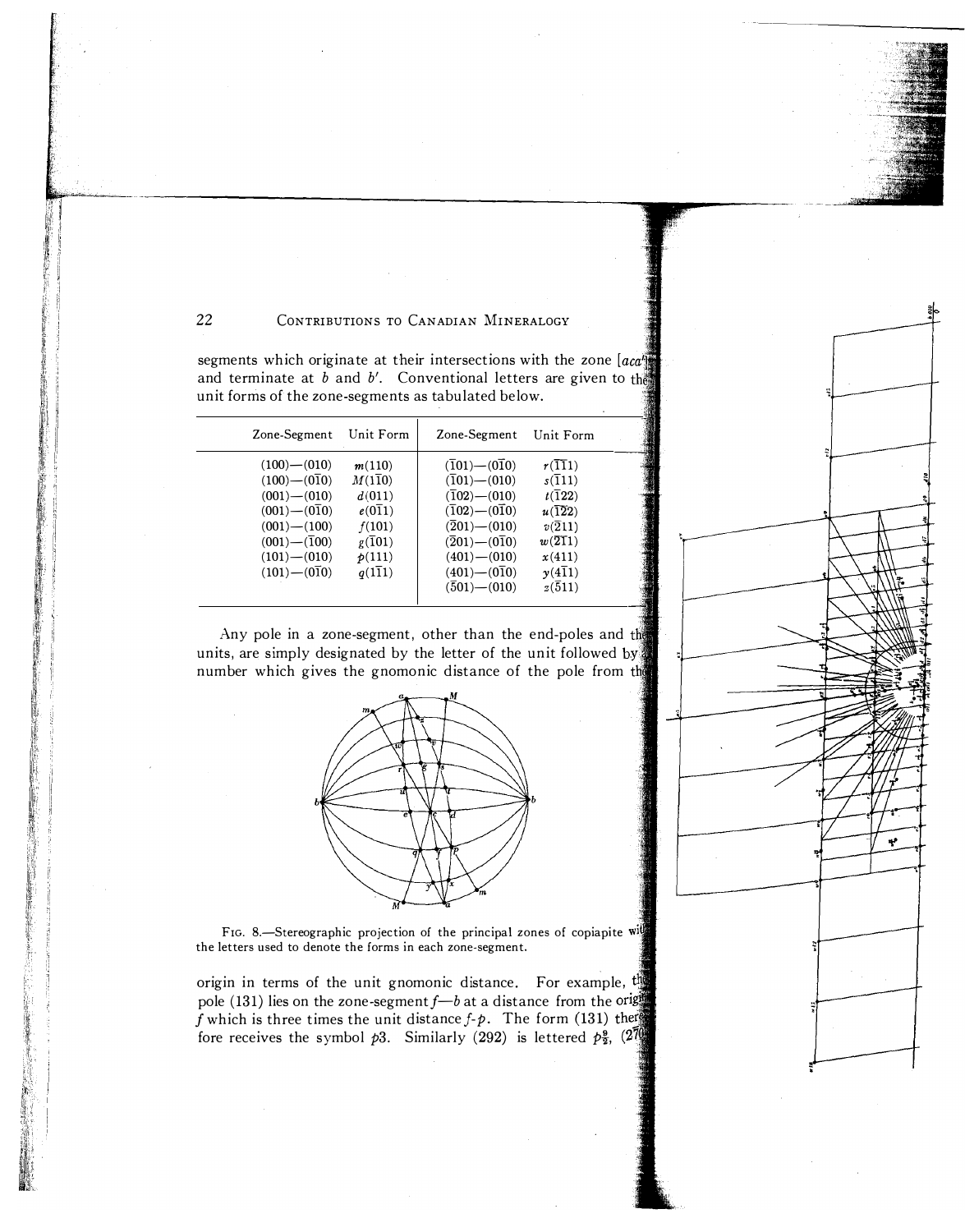# s to CANADIAN MINERALOGY at their intersections with the zone  $[a_{ca'}]$ . Conventional letters are given to the neutron of the sone  $[a_{ca'}]$ <br>ments as tabulated below. 訃 ; Form Form  $Z_{one-Segment}$  Unit Form<br>(10)  $\overline{(101)-(010)}$ ---  $(10)$  $\overbrace{(\overline{1}01) - (\overline{0}\overline{1}0)}^{(\overline{1}01) - (\overline{0}\overline{1}0)}$   $\overbrace{(\overline{1}11) \ (\overline{1}02) - (\overline{0}10)}^{(\overline{1}01) - (\overline{0}\overline{1}0)}$  $\begin{array}{c|c} T(10) & (101) & (111) \\ \hline T(11) & (102) & (101) & (111) \\ \hline T(11) & (102) & (101) & t(122) \\ \end{array}$  $\overline{r(11)}$  $\begin{array}{c} (11) \\ (\bar{1}0) \\ (01) \\ (01) \\ (01) \end{array}$   $\begin{array}{c} (\bar{1}02) \\ (\bar{1}02) \\ (\bar{1}02) \\ (\bar{2}01) \\ (010) \\ (011) \\ (011) \\ (010) \\ (011) \\ (010) \\ (011) \\ (010) \\ (011) \\ (012) \\ (012) \\ (013) \\ (013) \\ (014) \\ (015) \\ (016) \\ (019) \\ (010) \\ (010) \\ (011) \\ (010) \\ (011) \\ (01$ (101)<br>
(11) (102) (010)  $u(122)$ <br>
(11) (201) (010)  $u(122)$ <br>
(201) (010)  $u(122)$ <br>
(201) (010)  $v(211)$ 101) (201)\_(010) v(211)  $\begin{array}{c|cc} (01) & (201) - (010) & u(122) \ \hline (11) & (\bar{2}01) - (0\bar{1}0) & v(\bar{2}11) \ \bar{1}1 & (401) - (010) & w(\bar{2}\bar{1}) \end{array}$  $\begin{array}{c}\n\text{(11)} \\
\text{(11)} \\
\text{(12)} \\
\text{(13)} \\
\text{(14)} \\
\text{(14)} \\
\text{(15)} \\
\text{(16)} \\
\text{(17)} \\
\text{(18)} \\
\text{(19)} \\
\text{(19)} \\
\text{(10)} \\
\text{(10)} \\
\text{(10)} \\
\text{(10)} \\
\text{(11)} \\
\text{(11)}\n\end{array}$ Ill) (401)\_(010) Y(4Il) (501)\_(010) Z(511) sment, other than the end-poles and the ed by the letter of the unit followed by  $\frac{1}{4}$ . Fig. 9. - Gnomonic projection of the known forms of copiapite. gnomonic distance of the pole from the Þ ţ ÷  $\tilde{\mathbf{r}}$ ojection of the principal zones of copiapite with<br>orms in each zone-segment. t gnomonic distance. For example, the  $\epsilon$ segment $f$  -b at a distance from the origin unit distance  $f \cdot p$ . The form (131) there. 3. Similarly (292) is lettered  $p_{\overline{2}}^6$ , (270)

!<br>!  $\mathfrak{f}$  ,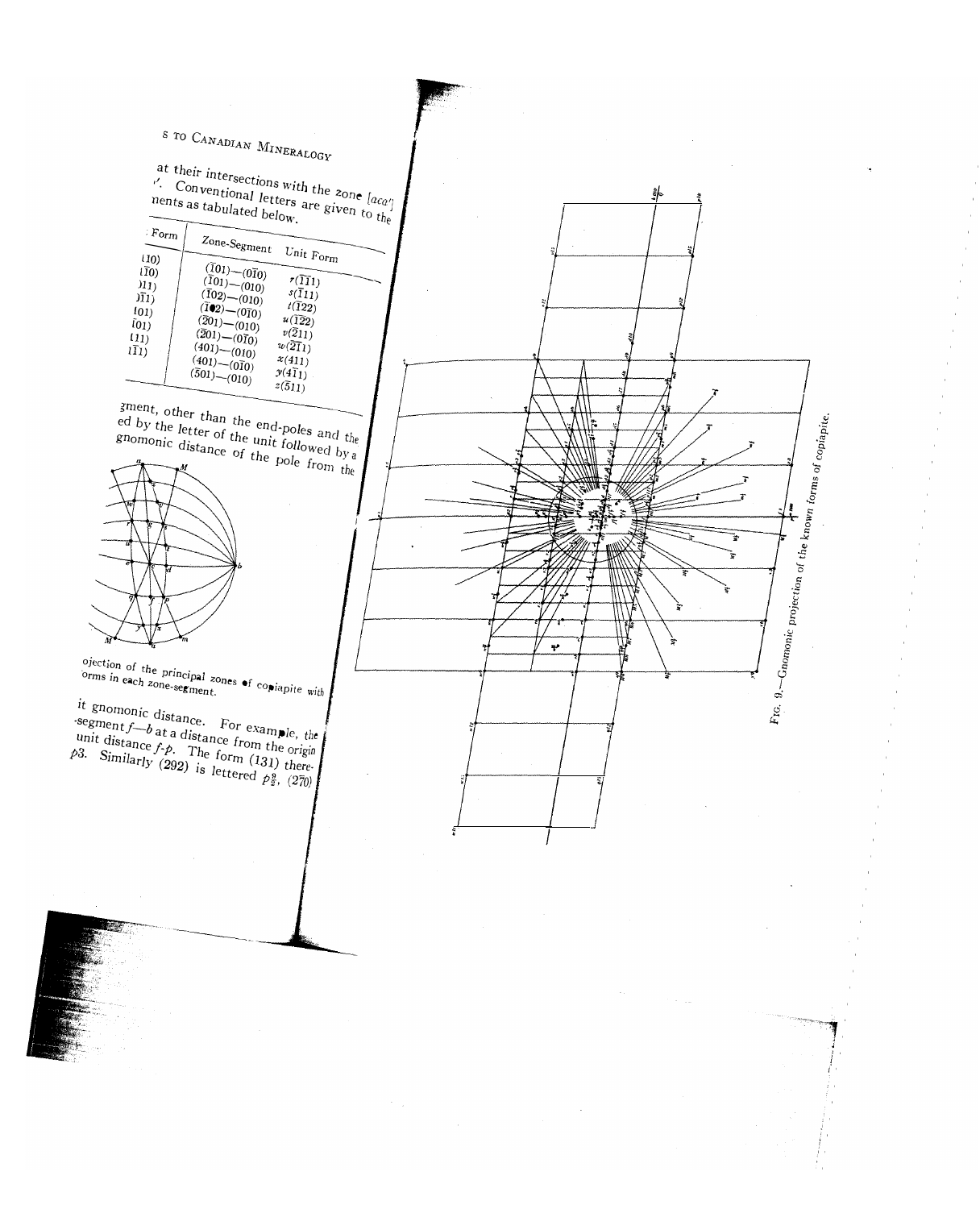CRYSTALLOGRAPHY O

Ungemach Obs.

 $\alpha_{3}^{1}$  (319)

 $a_1$ 

 $\alpha_3$ 

 $\alpha_4$ 

 $\alpha_6$ 

 $a<sub>9</sub>$ 

 $\pmb{a}_{11}$ 

 $\alpha_{13}$ 

 $\alpha_{15}$ 

 $\alpha_{19}$ 

 $\delta \frac{5}{3}$ 

 $\frac{\delta_2}{\delta \frac{7}{3}}$ 

 $\delta_4$ 

 $\delta_{\mathfrak{s}}$ 

 $\delta_{6}$ 

 $\delta_7$ 

 $\delta$  9

 $\delta_{15}$ 

 $\delta_{19}$ 

 $\rlap/v$ 

 $c\frac{5}{2}$ 

 $d_{\overline{6}}^7$ 

 $d^1$  $\overline{a}$ 

 $d_1$ 

 $d^1_6$ 

 $(113)$ 

 $(123)$ 

 $(133)$ 

 $(143)$ 

 $(153)$ 

 $(163)$ 

 $(173)$ 

 $(193)$ 

 $(1.11.3)$ 

 $(1.13.3)$ 

 $(1.15.3)$ 

 $(1.19.3)$ 

 $(3\bar{5}9)$ 

 $(1\overline{2}3)$ 

 $(3\bar{7}9)$ 

 $(1\bar{3}3)$ 

 $(1\bar{4}3)$ 

 $(1\bar{5}3)$ 

 $(1\bar{6}3)$ 

 $(1\bar{7}3)$ 

 $(1\bar{8}3)$ 

 $(193)$ 

 $(1.\overline{15}.3)$ 

 $(1,\overline{19}.3)$ 

 $(1\overline{1}4)$ 

 $(1\bar{1}5)$ 

 $(117)$ 

 $(001)$ 

 $(\bar{1}15)$ 

 $(3\bar{3}7)$ 

 $(1\overline{1}2)$ 

 $(1\overline{1}1)$ 

 $(3\overline{3}1)$ 

 $(110)$ 

 $\delta_{11}$  (1.11.3)

 $\delta_{13}$  (1.13.3)

 $\delta_{17}$  (1.17.3)

 $a_{17}$  (1.17.3)

Obs.

 $\overline{\phantom{a}}$ 

 $\mathbf x$ 

 $\mathbf x$  $a<sub>2</sub>$ 

 $\mathbf x$ 

 $\mathbf x$ 

 $\mathbf x$  $\alpha_{\textit{s}}$ 

 $\overline{\phantom{0}}$ 

 $\mathbf x$  $a<sub>7</sub>$ 

 $\mathbf x$ 

 $\mathbf x$ 

 $\mathbf x$ 

 $\overline{\phantom{0}}$ 

 $\overline{\phantom{a}}$ 

 $\overline{\phantom{a}}$ 

 $\overline{\phantom{a}}$ 

 $\overline{a}$ 

 $\boldsymbol{\mathrm{x}}$  $\delta_3$ 

 $\frac{1}{2}$ 

 $\pmb{\mathsf{x}}$ 

 $\overline{a}$ 

 $\mathbf x$ 

 $\overline{a}$  $\delta_8$ 

 $\overline{\phantom{a}}$ 

 $\overline{\phantom{0}}$ 

 $\stackrel{.}{-}$ 

 $\overline{a}$ 

 $\overline{\phantom{0}}$ 

 $\qquad \qquad -$ 

 $\frac{1}{2}$  $d^2$ 

 $\overline{\phantom{0}}$  $d_{\frac{5}{2}}$ 

 $\frac{1}{2}$  $d_{\overline{2}}^{\overline{7}}$ 

 $\mathbf x$ 

 $\frac{1}{2}$ 

 $\overline{a}$ 

 $\mathbf x$ 

 $\overline{a}$ 

 $\mathbf x$  $\boldsymbol{m}$  TABLE  $5. - Con$ 

 $\,1\,$  $\boldsymbol{r}$ 

 $19\,$  $\sqrt{r}$ 

 $\mathbf{1}$  $r\frac{5}{2}$ 

13  $r3$ 

> $\bf{3}$  $\emph{r}4$

 $11\,$  $\sqrt{5}$ 

 $\mathbf{1}$ 

 $\bf 8$ 

 $\overline{4}$ 

 $\boldsymbol{2}$  $s\frac{3}{2}$ 

 $\overline{\mathbf{4}}$ 

 $\mathbf{1}$ 

 $\mathbf{1}$  $s<sub>4</sub>$ 

 $\boldsymbol{2}$  $s5$ 

 $\overline{7}$  $s6$ 

 $\overline{4}$  $w\overline{3}$ 

15

 $\bf 5$  $w6$ 

 $\bf 8$ 

 $\bf{3}$ 

 $\overline{4}$ 

 $\,2\,$  $w15$ 

 $5\phantom{.0}$  $w18$ 

 $\overline{\mathbf{4}}$  $\pmb{\upsilon}$ 

 $\bf 2$  $v_2^3$ 

 $\bf{3}$  $v_2^{\bar{5}}$ 

 $\,1$  $\it v3$ 

 $\mathbf 1$  $v\frac{7}{2}$ 

 $\,2$  $v6$ 

 $\bf 7$  $v\boldsymbol{9}$ 

 $\overline{2}$ 

 $17$ 

 $\overline{4}$  $x3$ 

 $\bf{3}$  $y\mathbf{3}$ 

9  $y6$ 

 $18\,$  $y9$ 

 $\mathbf 1$ 

 $v12$ 

 $v15$ 

29

 $\rm{z}3$ 

 $\sqrt{6}$ 

 $S\frac{1}{2}$ 

s

 $\sqrt{s}2$ 

 $\sqrt{s}$ 

 $w_2^3$  $\overline{7}$ 

 $w\frac{9}{2}$ 

 $w\frac{15}{2}$ 

 $w\mathbf{9}$ 

 $w12$ 

 $At$ 

#### 24

 $\epsilon$ 

 $\boldsymbol{h}$ 

#### CONTRIBUTIONS TO CANADIAN MINERALOGY

#### TABLE 5

COPIAPITE: OBSERVED FORMS

| ັບມີມະນະນະ 1                    |                         |                          |                                   |                                             |                          |                       |                                  |                          |                                  |                                          |                  |   | Authors                           |                              |  |
|---------------------------------|-------------------------|--------------------------|-----------------------------------|---------------------------------------------|--------------------------|-----------------------|----------------------------------|--------------------------|----------------------------------|------------------------------------------|------------------|---|-----------------------------------|------------------------------|--|
| Authors                         |                         | Obs.                     | Ungemach                          |                                             | Obs.                     |                       | Authors                          | Obs.                     | Ungemach                         |                                          | Obs.             |   | $d_{\frac{2}{3}}^2$               | (023)                        |  |
|                                 | $(001)$ **              | x                        | $\delta_1$                        | $(1\overline{1}3)$                          | 28                       | $g\frac{5}{4}$        | $(\overline{5}04)^*$             | $\overline{\phantom{0}}$ | $c_{\overline{6}}^1$             | (331)                                    | $\boldsymbol{2}$ |   | d                                 | $(011)$ **                   |  |
|                                 | $(010)$ **              | $\mathbf x$              | g <sup>1</sup>                    | (010)                                       | $\boldsymbol{2}$         | $g_{\overline{5}}^7$  | (705)                            | -                        | $c_{4}^{1}$                      | $(\overline{2}21)$                       | $\mathbf{1}$     |   | $d_{\frac{5}{2}}^3$               | (032)                        |  |
|                                 | $(100)$ **              | x                        | $\gamma_1$                        | $(\overline{1}13)$                          | 30                       | g2                    | $(\overline{2}01)^{**}$          | x                        | $\mathcal{C}_1$                  | $(\overline{1}11)$                       | 21               |   | d2                                | $(021)$ **                   |  |
| n8                              | (180)                   | $\overline{\phantom{0}}$ | $\gamma_{17}$                     | $(\overline{1}.17.3)$                       | 1                        | g <sub>5</sub>        | $(501)^*$                        | $\qquad \qquad -$        | c <sup>1</sup>                   | $(\bar{1}12)$                            | 8                | 涮 | $d_{\frac{5}{2}}$                 | (052)                        |  |
| n7                              | (170)                   | x                        |                                   | $(\overline{1}.15.3)$                       | -                        | k                     | $(\overline{135})$               | $\overline{\phantom{0}}$ | λ                                | $(1\overline{2}2)$                       | 3                |   | d3                                | $(031)$ **                   |  |
| n6                              | (160)                   | $\bf x$                  | $\gamma_{13}$                     | $(\overline{1}, 13.3)$                      | $\boldsymbol{2}$         | h                     | (134)                            | -                        | $f_2^5$                          | (115)                                    | $\mathbf 1$      |   | $d_{\overline{2}}^7$              | (072)                        |  |
| n5                              | (150)                   | x                        | $\gamma_{11}$                     | $(\overline{1}.11.3)$                       | $\overline{2}$           | $t^1_{\overline{2}}$  | $(\overline{1}12)$               | x                        |                                  | $(3\bar{1}3)$                            |                  |   | d4                                | $(041)^*$                    |  |
| n4                              | (140)                   | $\mathbf x$              | $\gamma$ 9                        | $(\bar{1}93)$                               | $\boldsymbol{2}$         | $t^3_1$               | $(\overline{2}34)$               | $\overline{\phantom{0}}$ | o <sup>1</sup>                   | (101)                                    | $\overline{2}$   |   | d5                                | $(051)^*$                    |  |
| $n\frac{7}{2}$                  | (270)                   | -                        | $\gamma_{8}$                      | $(\bar{1}83)$                               | 1                        | $t\frac{3}{2}$        | $(\bar{1}32)^*$                  | $\mathbf x$              | $f_{1}$                          | (111)                                    | 8                |   | d6                                | (061)                        |  |
| п3                              | $(130)^*$               | X                        | $\gamma_{7}$                      | $(\bar{1}73)$                               | 6                        | t3                    | $(\bar{1}62)^*$                  | $\overline{\phantom{0}}$ | $f_3$                            | (131)                                    | 5                |   | d7<br>d8                          | $(071)*$                     |  |
| $n\frac{5}{2}$                  | (250)                   | -                        | $\gamma_{6}$                      | $(\overline{1}63)$                          | 1                        | $t\frac{9}{2}$        | $(\bar{1}92)$                    | $\overline{\phantom{0}}$ | $f_5$                            | (151)                                    | $\boldsymbol{2}$ |   |                                   | (081)                        |  |
| m2                              | $(120)^*$               | x                        | $\gamma$ s                        | $(\bar{1}53)$                               | 6                        | $t\frac{21}{4}$       | $(\overline{2}.21.4)$            | $\overline{\phantom{0}}$ | $f_{\rm 6}$                      | (161)                                    | 1                |   | d9                                | (091)                        |  |
| $m_{\overline{2}}^3$            | $(230)^*$               | $\overline{\phantom{0}}$ | $\gamma_4$                        | $(\bar{1}43)$                               | 4                        | $u_{\frac{3}{4}}$     | $(\overline{23}4)^*$             | $\overline{\phantom{0}}$ | $d_2$                            | $(1\overline{2}1)$                       | 4                |   | d10                               | (0.10.1)                     |  |
|                                 | (340)                   | -                        |                                   | $\gamma \frac{11}{3}$ (3.11.9)              | $\boldsymbol{2}$         | $u\frac{3}{2}$        | $(\overline{13}2)^{**}$          | $\overline{\phantom{0}}$ | $d_3$                            | $(1\bar{3}1)$                            | 10               |   | $e^{\frac{1}{3}}$                 | $(013)^*$                    |  |
| $m_{\mathbf{3}}^{\mathbf{4}}$   | $(110)$ **              | x                        | $\gamma_3$                        | $(\bar{1}33)$                               | 14                       | u3                    | $(\overline{16}2)^*$             | $\overline{\phantom{0}}$ | $d_{5}$                          | $(1\bar{5}1)$                            | $\bf 5$          |   | $e^1_{\frac{1}{2}}$               | $(012)^*$                    |  |
| m                               | (320)                   | $\qquad \qquad -$        | $\gamma_{3}^{7}$                  | $(\overline{3}79)$                          | 3                        | $u\frac{9}{2}$        | $(\overline{1}\overline{9}2)^*$  | $\overline{\phantom{0}}$ | $d_{\tau}$                       | $(1\bar{7}1)$                            | 8                |   | $e_{\overline{3}}^2$              | $(0\overline{2}3)^*$         |  |
| $m\frac{2}{3}$                  | $(210)^*$               | $\overline{\phantom{0}}$ |                                   | $(\bar{1}23)$                               | 9                        | u <sub>6</sub>        | $(\overline{1}.\overline{12}.2)$ | $\overline{\phantom{0}}$ | d,                               | $(1\bar{9}1)$                            | 3                |   | e                                 | $(011)$ **                   |  |
| $m\frac{1}{2}$                  |                         |                          | $\gamma_2$<br>$\gamma_{3}^{5}$    | (359)                                       | 3                        | $u\frac{1}{2}5$       | $(\overline{1}.\overline{15}.2)$ | $\overline{\phantom{0}}$ | $\boldsymbol{d}_{11}$            | $(1.\overline{11}.1)$                    | 3                |   | $e^3_{\overline{2}}$              | $(032)^*$                    |  |
| $m\frac{1}{3}$                  | (310)                   | $\overline{\phantom{a}}$ |                                   | $(\overline{2}16)$                          | 3                        | $p^1$ <sub>2</sub>    | (212)                            | $\bf x$                  |                                  | (016)                                    |                  |   | e2                                | $(0\overline{2}1)^*$         |  |
| Μł                              | $(4\overline{1}0)$      | -                        | $\boldsymbol{\gamma}^1_{\bar{2}}$ | (319)                                       | $6\phantom{1}6$          |                       | (111)                            | $\mathbf x$              |                                  | (013)                                    |                  |   | $e\frac{5}{2}$                    | $(0\bar{5}2)$                |  |
| $M\frac{1}{3}$                  | $(3\bar{1}0)^*$         | -                        | $\gamma \frac{1}{3}$              |                                             | 10                       | Þ                     | (121)                            | $\bf x$                  |                                  | (023)                                    |                  |   | e3                                | $(031)^*$                    |  |
| $M_{\frac{1}{2}}$               | $(210)**$               | $\mathbf x$              | $a^3$                             | $(\overline{1}03)$                          | 5                        | p2<br>b3              | $(131)$ **                       | $\mathbf x$              |                                  | (011)                                    | 10               |   | $e_{\overline{2}}^{\overline{1}}$ | $(0\bar{7}2)$                |  |
| $M_3^2$                         | $(3\bar{2}0)^*$         | -                        | $\beta_{3}^{1}$                   | $(\overline{31}9)$                          |                          |                       | (292)                            | —                        | $\mathbf{v}_1$<br>$i\frac{3}{2}$ | (032)                                    | 1                |   | e4                                | $(041)$ *                    |  |
| M                               | $(110)$ **              | x                        | $\beta_1$                         | $(\overline{11}3)$                          | 24                       | $p_{\frac{9}{2}}^{9}$ | $(161)^*$                        | x                        | $\dot{\imath}_2$                 | (021)                                    | 7                |   | e5                                | $(0\overline{5}1)$ *         |  |
| $M_{\overline{3}}^4$            | $(3\bar{4}0)$           | $\overline{\phantom{0}}$ | $\beta_{\frac{5}{3}}$             | (359)                                       | 1                        | b6                    | (2.15.2)                         |                          | $i\frac{5}{2}$                   | (052)                                    | $\overline{2}$   |   | e6                                | $(0\overline{6}1)$           |  |
| $M_{\tilde{\sigma}}^3$          | $(2\overline{3}0)^*$    | X                        | $\beta_2$                         | $(\overline{123})$                          | $\overline{5}$           | $p\frac{15}{2}$       |                                  | ⊷                        |                                  | (031)                                    | 3 <sup>1</sup>   |   | e7                                | $(0\bar{7}1)$                |  |
| M2                              | $(1\overline{2}0)^{**}$ | $\mathbf x$              | $\beta_3$                         | $(\overline{13}3)$                          | 10                       | p9                    | (191)                            |                          | $\overline{\mathbf{z}}_3$        | (041)                                    | $\boldsymbol{2}$ |   | e8                                | $(0\bar{8}1)$                |  |
| $M_{\frac{5}{2}}$               | $(2\bar{5}0)$           | X                        | $\beta_4$                         | (143)                                       | $\boldsymbol{2}$         | p12                   | (1.12.1)                         | -                        | i <sub>4</sub>                   | (051)                                    | $\overline{2}$   |   | e9                                | (091)                        |  |
| M3                              | $(1\overline{3}0)$ **   | $\mathbf x$              | $\beta_{5}$                       | (153)                                       | 10                       | p15                   | (1.15.1)                         | -                        | $i_{5}$                          | (061)                                    | $\overline{2}$   |   | $f^1_{\overline{t}}$              | (107)                        |  |
| $M_{\overline{2}}^7$            | $(2\bar{7}0)$           | x                        |                                   | (163)                                       | $\overline{\phantom{0}}$ | p18                   | (1.18.1)                         | $\overline{\phantom{0}}$ | $i_{6}$                          |                                          | $\mathbf{1}$     |   | $f_{\frac{1}{4}}$                 | $(104)*$                     |  |
| M <sub>4</sub>                  | $(140)^*$               |                          | $\beta_7$                         | $(\overline{173})$                          | 7                        | q                     | $(1\overline{1}1)$               |                          | $e\frac{1}{3}$                   | $(0\overline{1}3)$<br>$(0\overline{1}2)$ | 1                |   | $f_{\overline{5}}^2$              | (205)                        |  |
| $M_{\frac{9}{2}}^{\frac{9}{2}}$ | $(2\bar{9}0)$           | -                        | $\beta$                           | (183)                                       | 1                        | $q\frac{3}{2}$        | $(2\bar{3}2)$                    | $\overline{\phantom{0}}$ | $e\frac{1}{2}$                   |                                          | 9                |   | f                                 | $(101)$ **                   |  |
| M <sub>5</sub>                  | $(1\bar{5}0)^*$         | $\overline{\phantom{0}}$ | $\beta$                           | $(\overline{193})$                          | 8                        | q3                    | $(1\overline{3}1)^*$             | x                        | $e_1$                            | $(0\bar{1}1)$                            | 7                |   | f4                                | $(401)*$                     |  |
| M6                              | $(1\bar{6}0)$           | x                        | $\beta_{11}$                      | $(\overline{1}.\overline{11}.3)$            | $\mathbf{2}$             | q <sub>6</sub>        | $(1\bar{6}1)^*$                  | $\mathbf x$              | $\boldsymbol{e}_2$               | $(0\overline{2}1)$                       | 1                |   | $g_{\frac{1}{3}}$                 | (108)                        |  |
| M <sub>7</sub>                  | (170)                   | $\mathbf x$              | $\beta_{13}$                      | $(\overline{1}.\overline{13}.3)$            | $\boldsymbol{2}$         | $q\frac{15}{2}$       | $(2.\overline{15}.2)$            | -                        | $e_{\overline{2}}^5$             | $(0\bar{5}2)$                            |                  |   | $\zeta_5^1$                       | $(\bar{1}05)^*$              |  |
| M8                              | (180)                   |                          | $\beta_{15}$                      | $(\overline{1}.\overline{15}.3)$            | 3                        | q9                    | $(1\bar{9}1)$                    | $\overline{\phantom{0}}$ | $e_3$                            | (031)                                    |                  |   | $g^1_{\bar{2}}$                   | $(\bar{1}02)$ **             |  |
| M9                              | (190)                   | $\qquad \qquad -$        | $\beta_{17}$                      | $(\overline{1}.\overline{1}\overline{7}.3)$ | 1                        | q12                   | $(1.\overline{12}.1)^*$          | -                        | $e_4$                            | $(0\bar{4}1)$                            |                  |   | $g_{\overline{5}}^4$              | $(\overline{4}05)$           |  |
| ďţ                              | $(013)^*$               | $\overline{\phantom{0}}$ | $\delta_{3}^{1}$                  | $(3\bar{1}9)$                               | $6\phantom{1}6$          | q15                   | $(1.\overline{15}.1)$            | $\qquad \qquad -$        | e <sub>5</sub>                   | $(0\bar{5}1)$                            | 10 <sup>3</sup>  |   | g                                 | $(\bar{1}01)$ **             |  |
| $d\frac{1}{2}$                  | $(012)$ **              | $\mathbf x$              | o <sup>3</sup>                    | (103)                                       | 10                       | $r\frac{1}{2}$        | $(\overline{21}2)^{**}$          | $\overline{\phantom{0}}$ | $\frac{3}{2}g$                   | $(2\bar{3}0)$                            |                  |   |                                   |                              |  |
|                                 |                         |                          |                                   |                                             |                          |                       |                                  |                          |                                  |                                          |                  |   |                                   | $*_{\mathsf{C}_{\alpha mn}}$ |  |

\*\* Common forms. \*Less common forms. Remaining forms rare.

Common forms. \*Less common forms.

<sup>21</sup>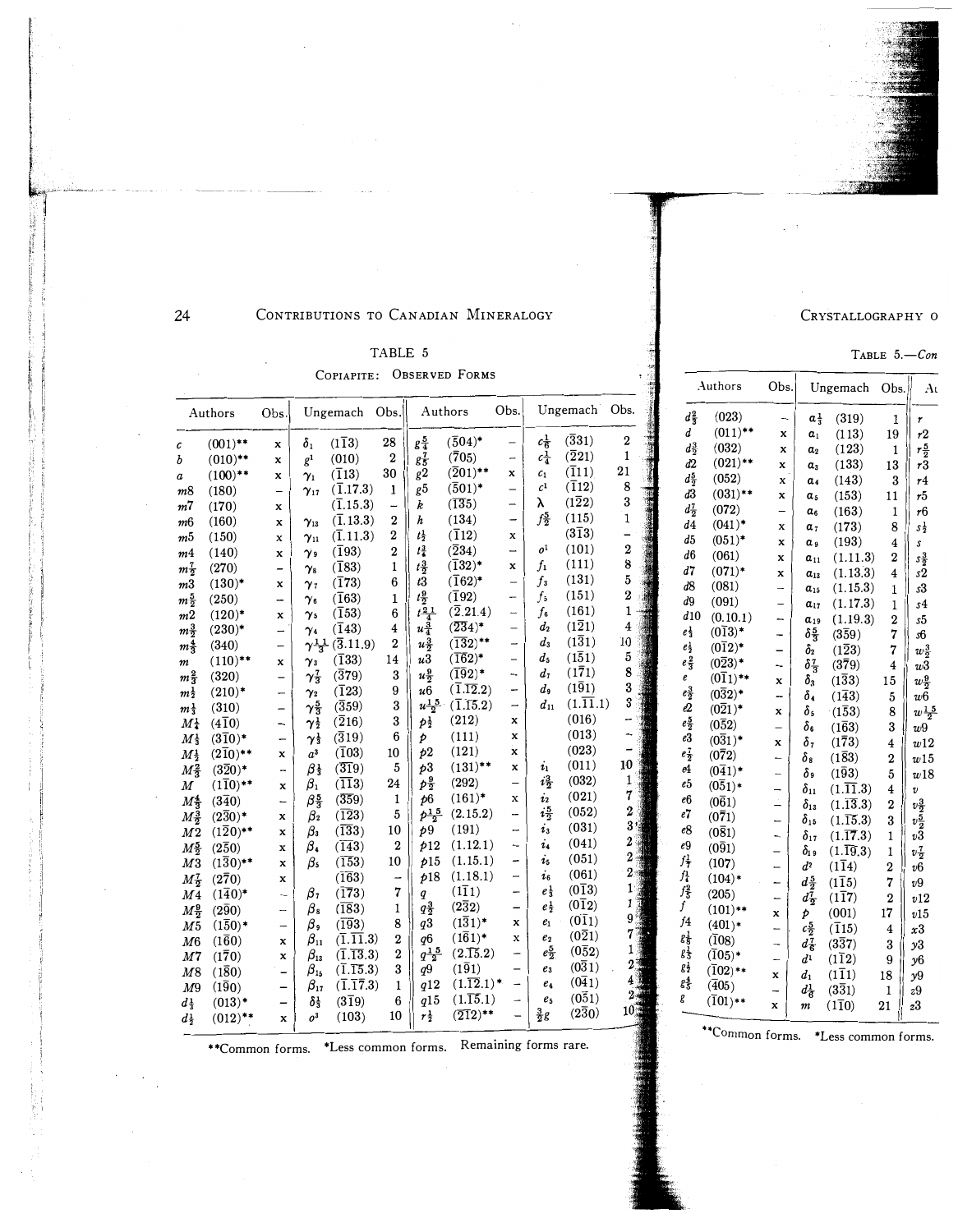#### TABLE 5

 $\begin{array}{ccc} 3) & 1 \\ 3) & - \\ 3) & 2 \\ 3) & 2 \end{array}$ I) - I) 2 I) 2 2 1 6 1 6 4

) ) 2 14 3 9 3 3 6 10 5 24 1 5 10 2 10 - 7 1 8 3) 2 I) 2 I) 3  $\begin{array}{ccc} 3) & 2 \\ 3) & 2 \\ 3) & 3 \\ 3) & 1 \end{array}$ 

'E: OBS

# CRYSTALLOGRAPHY OF COPIAPITE 25

| TABLE 5.-Continued |  |
|--------------------|--|
|                    |  |

|                                  | ERVED FORMS                      |                          |                         |                       |                          |                      |                       | Obs.                         |                           |                       |                         |                |                                             |                          |                            |                               |                         |
|----------------------------------|----------------------------------|--------------------------|-------------------------|-----------------------|--------------------------|----------------------|-----------------------|------------------------------|---------------------------|-----------------------|-------------------------|----------------|---------------------------------------------|--------------------------|----------------------------|-------------------------------|-------------------------|
| Authors<br>Obs.<br>Ungemach Obs. |                                  |                          |                         | Authors               |                          |                      | Ungemach Obs.         |                              |                           | Authors               | Obs.                    |                | Ungemach                                    | Obs.                     |                            |                               |                         |
|                                  |                                  |                          |                         | $d_3^2$               | (023)                    | $\qquad \qquad -$    | $a_{3}^1$             | (319)                        | $\mathbf{1}$              | r                     | $(\overline{11}1)^{**}$ | x              | 2g                                          | $(1\overline{2}0)$       | 17                         |                               |                         |
| $g_4^5$                          | $(\overline{5}04)^*$             | $\overline{\phantom{0}}$ | $c_{\overline{6}}^1$    | (331)                 | $\boldsymbol{2}$         | d                    | $(011)$ **            | x                            | a <sub>1</sub>            | (113)                 | 19                      | r2             | $(\overline{12}1)^{**}$                     | $\overline{\phantom{0}}$ | зg                         | $(1\bar{3}0)$                 | 11                      |
| $g_{\overline{5}}^{\bf 7}$       | (705)                            | -                        | $c_{4}^{\bar{1}}$       | $(\overline{2}21)$    | $\mathbf{1}$             | $d_2^3$              | (032)                 | x                            | a <sub>2</sub>            | (123)                 | 1                       | $r\frac{5}{2}$ | (252)                                       | -                        | $\frac{7}{2}$ g            | $(2\bar{7}0)$                 | $\mathbf{1}$            |
| g2                               | $(\overline{2}01)^{**}$          | $\bf x$                  | $c_1$                   | $(\overline{1}11)$    | 21                       | d2                   | $(021)$ **            | x                            | $a_{3}$                   | (133)                 | 13                      | r3             | $(\overline{131})^*$                        | $\overline{\phantom{0}}$ | 4g                         | (140)                         | 7                       |
| g5                               | $(\overline{5}01)^*$             | -                        | $\mathcal{L}^1$         | $(\overline{1}12)$    | 8                        | $d_2^5$              | (052)                 | x                            | a.                        | (143)                 | 3                       | r4             | $141$ <sup>*</sup>                          | $\qquad \qquad -$        | 5g                         | $(1\bar{5}0)$                 | 7                       |
| k                                | $(\overline{135})$               | $\overline{\phantom{0}}$ | λ                       | $(1\bar{2}2)$         | 3                        | d3                   | $(031)$ **            | x                            | $a_{5}$                   | (153)                 | 11                      | r5             | (151)                                       | $\overline{\phantom{0}}$ | 6g                         | $(1\bar{6}0)$                 | 3                       |
| h                                | (134)                            | $\overline{\phantom{0}}$ | $f_2^5$                 | (115)                 | $\mathbf{1}$             | $d_2^7$              | (072)                 | $\overline{\phantom{0}}$     | $a_{6}$                   | (163)                 | $\mathbf{1}$            | r6             | $(\overline{16}1)$                          | $\overline{\phantom{0}}$ | 7g                         | (170)                         | 1                       |
| $t_{2}^1$                        | $(\overline{1}12)$               | $\mathbf x$              |                         | $(3\overline{1}3)$    | L.                       | d4                   | $(041)^*$             | x                            | a <sub>7</sub>            | (173)                 | 8                       | $s\frac{1}{2}$ | $(\overline{2}12)$                          | $\overline{\phantom{0}}$ | $_{2}h$                    | $(2\overline{1}0)$            | 3                       |
| $t^{\frac{3}{4}}$                | $(\overline{2}34)$               | $\overline{\phantom{0}}$ | $\rho^1$                | (101)                 | $\boldsymbol{2}$         | d5                   | $(051)^*$             | x                            | αg                        | (193)                 | 4                       | s              | $(\overline{1}11)$ **                       | $\mathbf{x}$             | h <sup>1</sup>             | (100)                         | 20                      |
| $t^3_{\overline{2}}$             | $(\overline{1}32)^*$             | $\mathbf{x}$             | $f_1$                   | (111)                 | 8                        | d6                   | (061)                 | x                            | $a_{11}$                  | (1.11.3)              | $\boldsymbol{2}$        | $s\frac{3}{2}$ | $(\overline{2}32)^*$                        | $\overline{\phantom{0}}$ | h <sub>2</sub>             | (210)                         | 5                       |
| t3                               | $(\bar{1}62)^*$                  | $\qquad \qquad -$        | $f_3$                   | (131)                 | $\overline{5}$           | d7                   | $(071)^*$             | $\bf x$                      | $a_{13}$                  | (1.13.3)              | $\overline{4}$          | s2             | $(\overline{1}21)$ **                       | $\mathbf{x}$             | $\boldsymbol{t}$           | (110)                         | 11                      |
| $t\frac{9}{2}$                   | $(\overline{1}92)$               | -                        | $f_{5}$                 | (151)                 | $\bf{2}$                 | d8                   | (081)                 | $\qquad \qquad -$            | $a_{15}$                  | (1.15.3)              | 1                       | s3             | $(\bar{1}31)^*$                             | $\mathbf x$              | g2                         | (120)                         | 9                       |
| $t\frac{\bar{2}\,1}{4}$          | $(\overline{2}.21.4)$            | $\qquad \qquad -$        | $f_{6}$                 | (161)                 | $\mathbf{1}$             | d9                   | (091)                 | $\qquad \qquad -$            | $a_{17}$                  | (1.17.3)              | $\mathbf{1}$            | s4             | $(\bar{1}41)^*$                             | $\qquad \qquad -$        | $g_3$                      | (130)                         | 6                       |
| $u_4^3$                          | $(\overline{234})^*$             | $\overline{\phantom{0}}$ | $d_2$                   | $(1\overline{2}1)$    | $\overline{4}$           | d10                  | (0.10.1)              | $\overline{\phantom{0}}$     | $a_{19}$                  | (1.19.3)              | $\boldsymbol{2}$        | s5             | $(\bar{1}51)^*$                             | -                        | g <sub>4</sub>             | (140)                         | 4                       |
| $u_{\frac{3}{2}}$                | $(\overline{132})$ **            | -                        | $d_3$                   | (131)                 | 10 <sup>°</sup>          | $e_3^1$              | $(013)^*$             | $\qquad \qquad -$            | $\delta_{\overline{3}}^5$ | $(3\bar{5}9)$         | 7                       | s6             | $(\overline{1}61)$                          | $\overline{\phantom{0}}$ | g5                         | (150)                         | 1                       |
| u3                               | $(\overline{16}2)^*$             | -                        | $\mathfrak{a}_5$        | $(1\bar{5}1)$         | $\overline{5}$           | $e_2^1$              | $(012)^*$             | -                            | $\delta_2$                | $(1\bar{2}3)$         | 7                       | $w\frac{3}{2}$ | $(\overline{432})^*$                        | -                        | $\mathcal{C}_2$            | $(\overline{1}21)$            | $\overline{\mathbf{4}}$ |
| $u\frac{9}{2}$                   | $(\bar{1}\bar{9}2)^*$            | $\overline{\phantom{0}}$ | $d_7$                   | $(1\bar{7}1)$         | 8                        | $e_3^2$              | $(0\overline{2}3)^*$  | $\qquad \qquad -$            | $\delta_{\overline{3}}^7$ | $(3\bar{7}9)$         | $\overline{4}$          | w3             | $(\overline{231})$ **                       | $\overline{\phantom{0}}$ | $c_3$                      | $(\overline{1}31)$            | 10                      |
| u6                               | $(\overline{1}.\overline{12}.2)$ | $\overline{\phantom{0}}$ | $d_9$                   | (191)                 | 3                        | e                    | $(011)$ **            | x                            | $\delta_3$                | $(1\bar{3}3)$         | 15                      | $w_2^9$        | $(\bar{4}\bar{9}2)$                         | -                        | c <sub>4</sub>             | $(\overline{1}41)$            | $\mathbf{2}$            |
| $u\frac{1}{2}^{5}$               | $(\overline{1}.\overline{15}.2)$ | -                        | $d_{11}$                | $(1.\overline{11}.1)$ | 3                        | $e_2^3$              | $(032)^*$             | $\overline{\phantom{0}}$     | $\delta_4$                | $(1\bar{4}3)$         | 5                       | w6             | $(\overline{261})$ **                       | $\overline{\phantom{0}}$ | c <sub>5</sub>             | $(\overline{1}51)$            | 11                      |
| $p_{\frac{1}{2}}$                | (212)                            | x                        |                         | (016)                 | $\overline{\phantom{0}}$ | e <sub>2</sub>       | $(0\overline{2}1)^*$  | $\mathbf x$                  | $\delta_{\rm s}$          | $(1\bar{5}3)$         | 8                       | $w^{1.5}_{2}$  | $(\overline{4},\overline{15},2)$            | -                        | $c_{6}$                    | $(\overline{1}61)$            | 1                       |
| Þ                                | (111)                            | $\bf x$                  |                         | (013)                 | $\overline{\phantom{0}}$ | $e_2^5$              | $(0\bar{5}2)$         | $\overline{\phantom{0}}$     | $\delta_6$                | $(1\bar{6}3)$         | 3                       | w9             | $(291)^*$                                   | $\overline{\phantom{a}}$ | c <sub>7</sub>             | $(\overline{1}71)$            | 6                       |
| p2                               | (121)                            | $\bf x$                  |                         | (023)                 | $\overline{\phantom{a}}$ | e3                   | $(031)^*$             | x                            | $\delta_7$                | $(1\bar{7}3)$         | $\overline{4}$          | w12            | $(\overline{2}.\overline{12}.1)$            | $\overline{\phantom{0}}$ | c <sub>9</sub>             | $(\bar{1}91)$                 | 3                       |
| p3                               | $(131)$ **                       | x                        | $\overline{\mathbf{u}}$ | (011)                 | 10                       | $e_2^7$              | $(0\bar{7}2)$         | $\overline{\phantom{0}}$     | $\delta_{\rm s}$          | $(1\bar{8}3)$         | $\mathbf 2$             | w15            | $(\overline{2}.\overline{15}.1)$            | $\overline{\phantom{a}}$ | $c_{11}$                   | $(\overline{1}.11.1)$         | 1                       |
| $p_{\overline{2}}^9$             | (292)                            | -                        | $i\frac{3}{2}$          | (032)                 | $\mathbf 1$              | e4                   | $(041)^*$             | -                            | $\delta_{9}$              | (193)                 | 5                       | w18            | $(\overline{2}.\overline{1}\overline{8}.1)$ | $\qquad \qquad -$        | $c_{13}$                   | $(\overline{1}.13.1)$         | $\mathbf{2}$            |
| p6                               | $(161)^*$                        | x                        | $\dot{i}_2$             | (021)                 | 7                        | e5                   | $(0\overline{5}1)^*$  | $\qquad \qquad -$            | $\delta_{11}$             | $(1.\overline{11}.3)$ | $\overline{\mathbf{4}}$ | $\pmb{v}$      | $(\overline{2}11)$                          | x                        |                            | $\overline{(313)}$            |                         |
| $p_{\frac{15}{2}}$               | (2.15.2)                         | $\qquad \qquad -$        | $i\frac{5}{2}$          | (052)                 | $\boldsymbol{2}$         | e6                   | $(0\overline{6}1)$    | $\overline{\phantom{m}}$     | $\delta_{13}$             | $(1.\overline{13}.3)$ | $\boldsymbol{2}$        | $v\frac{3}{2}$ | $(\bar{4}32)^*$                             | $\overline{\phantom{0}}$ | $a^1$                      | $(\overline{1}01)$            | 5                       |
| Þ9                               | (191)                            | -                        | $\dot{v}_3$             | (031)                 | 3                        | e7                   | $(0\bar{7}1)$         | -                            | $\delta_{15}$             | $(1.\overline{15}.3)$ | 3                       | $v\frac{5}{2}$ | $(\bar{4}52)$                               | $\mathbf{x}$             |                            | (323)                         |                         |
| p12                              | (1.12.1)                         | -                        | i <sub>4</sub>          | (041)                 | $\boldsymbol{2}$         | e8                   | $(0\bar{8}1)$         | $\overline{\phantom{0}}$     | $\delta_{17}$             | (1.17.3)              | $\mathbf 1$             | v3             | $(\overline{2}31)$ **                       | $\mathbf x$              | $b_1$                      | $(\overline{1}\overline{1}1)$ | 9                       |
| p15                              | (1.15.1)                         | $\overline{\phantom{0}}$ | i <sub>5</sub>          | (051)                 | $\boldsymbol{2}$         | г9                   | (091)                 | $\overline{\phantom{0}}$     | $\delta_{19}$             | $(1.\overline{19}.3)$ | $\mathbf{1}$            | $v_2^7$        | $(\overline{4}72)$                          | $\mathbf x$              |                            | (343)                         |                         |
| p18                              | (1.18.1)                         | -                        | $i_{6}$                 | (061)                 | $\bf{2}$                 | $f^1_7$              | (107)                 | -                            | $d^2$                     | $(1\bar{1}4)$         | $\boldsymbol{2}$        | v6             | $(\overline{2}61)^*$                        | $\qquad \qquad -$        | $b_3$                      | (131)                         | 4                       |
| q                                | $(1\overline{1}1)$               | -                        | $e_{\frac{1}{3}}$       | $(0\overline{1}3)$    | 1                        | $f_4^1$              | $(104)^*$             | $\overline{\phantom{0}}$     | $d_{\frac{5}{2}}$         | $(1\overline{1}5)$    | 7                       | v9             | $(\overline{2}91)^*$                        | $\qquad \qquad -$        | bь                         | (151)                         | 4                       |
| $q_{2}^{3}$                      | $(2\bar{3}2)$                    | -                        | $e\frac{1}{2}$          | $(0\bar{1}2)$         | $\mathbf{1}$             | $f_{\overline{5}}^2$ | (205)                 | -                            | $d_{\frac{7}{2}}$         | $(1\overline{1}7)$    | $\boldsymbol{2}$        | v12            | $(\overline{2}.12.1)$                       | $\overline{\phantom{0}}$ | b7                         | $(\overline{1}\overline{7}1)$ | 1                       |
| q3                               | $(1\overline{3}1)^*$             | x                        | $e_1$                   | $(0\overline{1}1)$    | 9                        | f                    | $(101)$ **            | x                            | Þ                         | (001)                 | 17                      | v15            | $(\overline{2}.15.1)$                       | $\overline{\phantom{a}}$ | bg                         | $(\overline{1}\overline{9}1)$ | 1                       |
| д6                               | $(1\bar{6}1)^*$                  | x                        | $e_2$                   | $(0\overline{2}1)$    | 7                        | f4                   | $(401)^*$             | $\overline{\phantom{0}}$     | $c_2^5$                   | $(\overline{1}15)$    | 4                       | x3             | (431)                                       |                          | δ,                         | $(\bar{1}35)$                 | $\mathbf{1}$            |
| $q\frac{15}{2}$                  | $(2.\overline{15}.2)$            | $\overline{\phantom{0}}$ | $e\frac{5}{2}$          | $(0\bar{5}2)$         | $\mathbf{I}$             | $g_{\overline{6}}^1$ | (108)                 | -                            | $d_{\overline{6}}^7$      | $(3\bar{3}7)$         | 3                       | y3             | $(4\overline{3}1)$                          | $\overline{\phantom{a}}$ | $\beta_{\overline{2}}^{5}$ | $(\overline{1}\overline{1}5)$ | $\boldsymbol{2}$        |
| q9                               | (191)                            | -                        | $e_3$                   | (031)                 | $\mathbf 2$              | $g_{\overline{5}}^1$ | $(\bar{1}05)^*$       | -                            | d <sup>1</sup>            | (112)                 | 9                       | $\nu$ 6        | $(4\overline{6}1)$                          | $\overline{\phantom{0}}$ | $\eta_3$                   | (135)                         | 1                       |
| q12                              | $(1.\overline{12}.1)^*$          | -                        | e <sub>4</sub>          | (041)                 | $\overline{4}$           | $g_{\overline{2}}^1$ | $(\overline{1}02)$ ** | x                            | $d_1$                     | $(1\overline{1}1)$    | 18                      | y9             | $(4\bar{9}1)$                               | -                        | $\eta_5$                   | (155)                         | 1                       |
| g15                              | $(1.\overline{15}.1)$            | -                        | e <sub>5</sub>          | $(0\bar{5}1)$         | $\boldsymbol{2}$         | $g_{\overline{5}}^4$ | $(\bar{4}05)$         | $\qquad \qquad \blacksquare$ | $d_{\overline{6}}^1$      | $(3\bar{3}1)$         | $\mathbf{1}$            | 29             | $(\bar{5}31)$                               | $\overline{\phantom{m}}$ | a <sup>2</sup>             | $(\bar{1}02)$                 | 1                       |
| $r\frac{1}{2}$                   | $(\overline{21}2)^{**}$          |                          | $rac{3}{2}$ g           | $(2\bar{3}0)$         | 10                       | g                    | $(\overline{1}01)$ ** | x                            | $\boldsymbol{m}$          | $(1\bar{1}0)$         | 21                      | z3             | (591)                                       | $\overline{\phantom{0}}$ | $\epsilon$                 | (122)                         | $\mathbf{1}$            |
|                                  |                                  |                          |                         |                       |                          |                      |                       |                              |                           |                       |                         |                |                                             |                          |                            |                               |                         |

mmon forms. Remaining forms rare.

6 10

\*\*Common forms. \*Less common forms. Remaining forms rare.